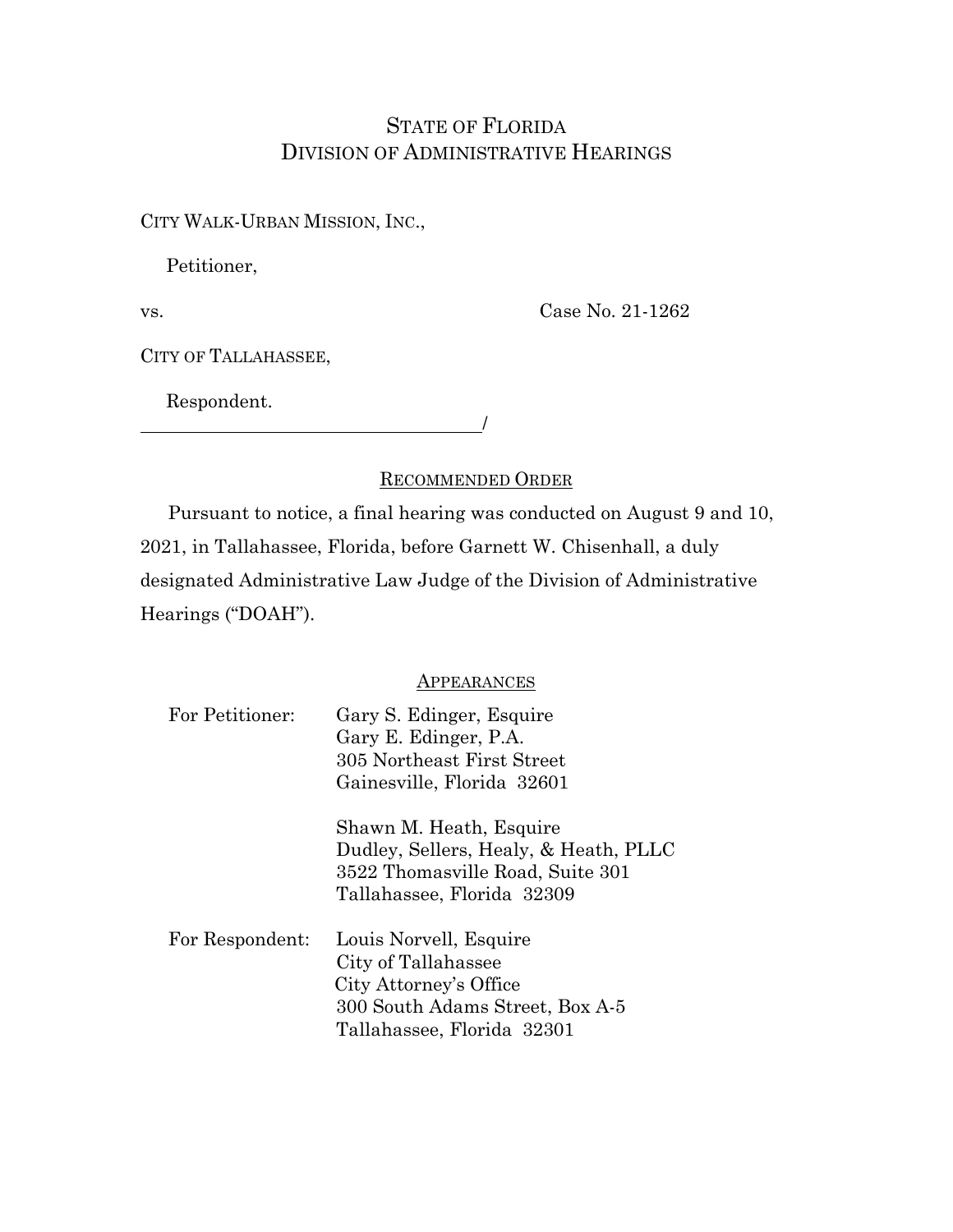#### STATEMENT OF THE ISSUE

The issue is whether City Walk-Urban Mission, Inc. ("City Walk") is entitled to a permit from the City of Tallahassee ("Tallahassee" or "the City") to operate a transitional residential facility, pursuant to section 10-417 of the Tallahassee Land Development Code ("the Code"), at the property located at 1709 Mahan Drive, Tallahassee, Florida.

#### PRELIMINARY STATEMENT

Via a letter dated March 9, 2021, the City notified Renee Miller of City Walk that the City's Development Review Committee, by a vote of 5-0, denied City Walk's Type B Site Plan application for failure to satisfy all of the criteria in Section 10-417 of the Code. Because a new transitional residential facility must have Type B Site Plan approval pursuant to Section 10-417, the City further notified Ms. Miller that City Walk's operation of a transitional residential facility at 1709 Mahan Drive had to cease. City Walk disputed the Development Review Committee's determination and requested a formal, quasi-judicial proceeding via a Petition dated April 7, 2021.

On April 8, 2021, the City referred this matter to DOAH for formal proceedings regarding the denial of City Walk's application for a Type B Site Plan. After receiving the parties' mutual dates of availability, the undersigned issued a Notice scheduling a hearing for June 11, 2021.

On May 25, 2021, City Walk filed an "Unopposed Motion to Continue Final Hearing" and asserted in support thereof that additional time was needed to analyze the documents produced by the City in discovery. Because the aforementioned Motion was supported by good cause, the undersigned issued an Order on May 27, 2021, canceling the hearing and giving the parties until June 8, 2021, to provide mutual dates of availability between July 19 and August 13, 2021. On June 11, 2021, the final hearing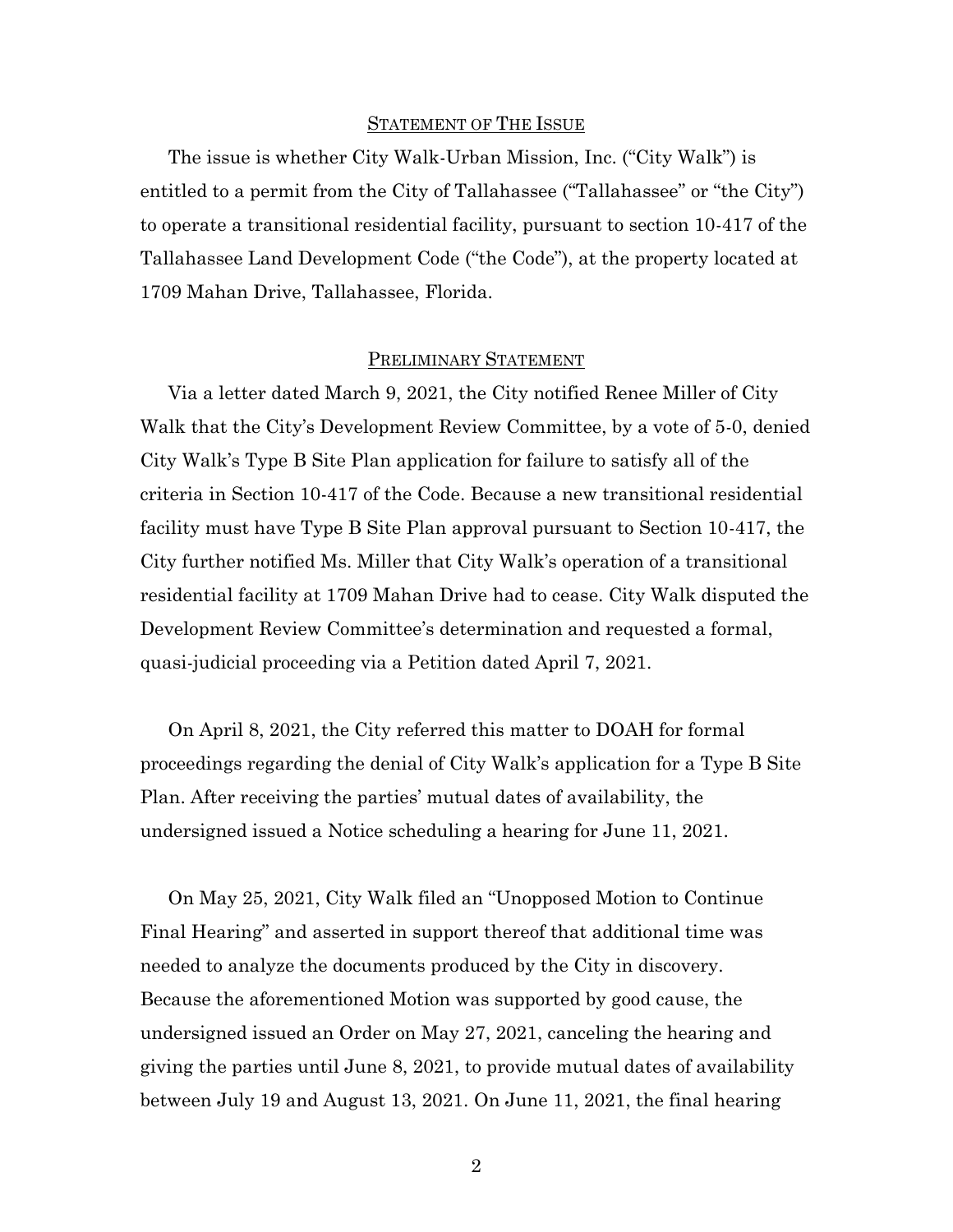was rescheduled for August 9, 2021. In order to allow time for public testimony, the undersigned issued a Notice on June 24, 2021, scheduling the hearing for August 9 and 10, 2021.

On July 29, 2021, City Walk filed a Motion in Limine seeking to preclude the City from presenting testimony and images regarding a death at the transitional residential facility operated by City Walk at 1709 Mahan Drive. On August 4, 2021, the undersigned issued an Order partially granting the Motion in Limine:

> The instant case is before the undersigned based on a "Motion in Limine Regarding Images and Testimony Pertaining to Deceased Resident" ("the Motion in Limine") filed by Petitioner on July 29, 2021. Respondent filed a Response opposing the Motion in Limine on August 3, 2021. Via the Motion in Limine, Petitioner seeks to preclude the admission into evidence of: (a) any video or photographs of the body of a person who died earlier this year while a resident of Petitioner's facility; (b) any video or photographs taken during the investigation of the aforementioned person's death, including body cam footage taken by the investigating police officers; and (c) any testimony concerning the aforementioned person's death or the investigation of his death.

> Section 10-417 of the Tallahassee Land Development Code sets forth the criteria governing consideration of an application to operate a "transitional residential facility," such as the facility at issue in the instant case. Subsection (f)(3) calls for an assessment of whether the facility in question "will implement adequate security and supervision measures to address the needs of the facility's residents . . ."

> The possibility that inadequate supervision led to a resident's death at Petitioner's facility is relevant to the instant case. However, Respondent has failed to demonstrate how video and photographs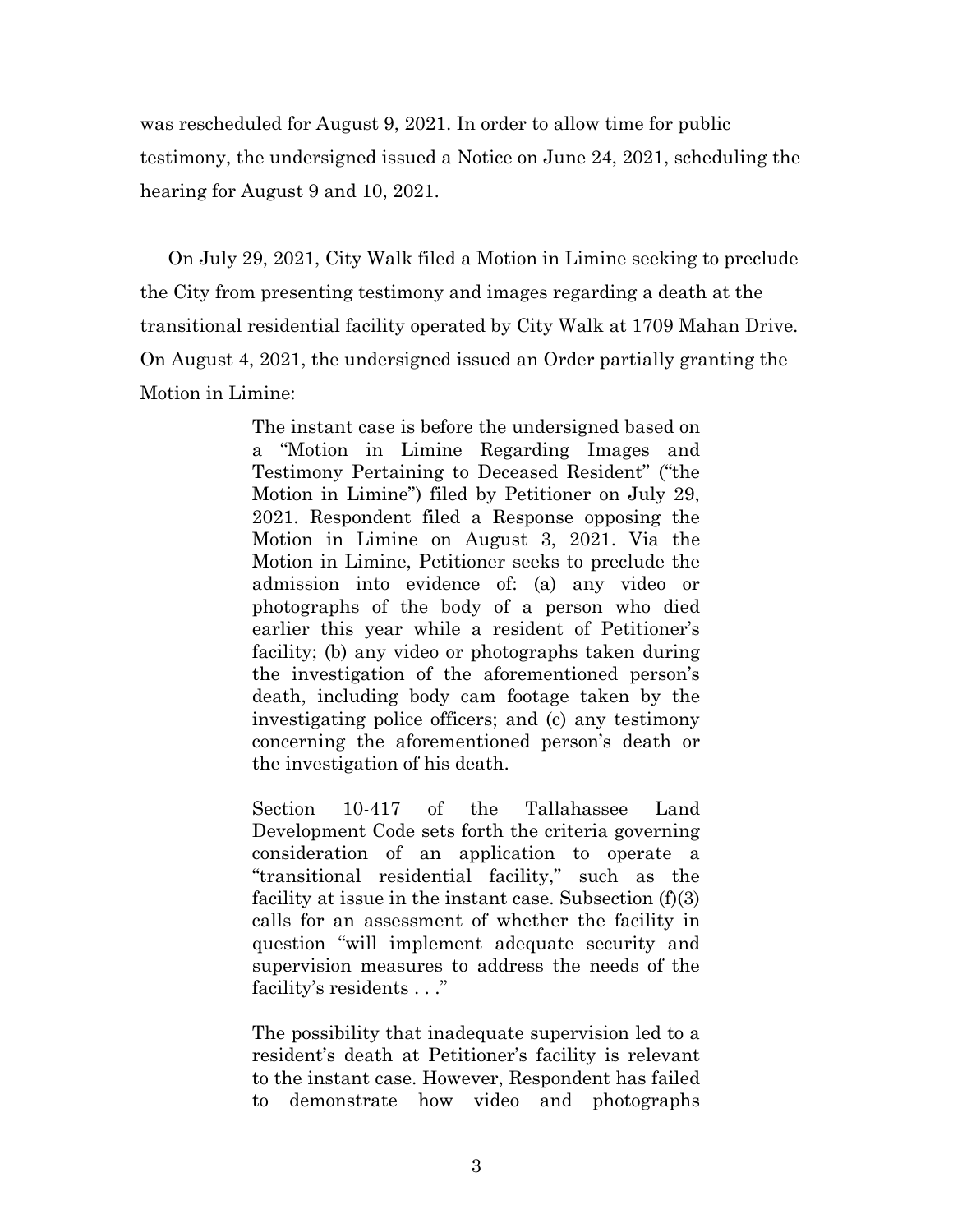pertaining to that resident's death would meaningfully assist the undersigned in making a recommendation regarding the disposition of Petitioner's application. Accordingly, the Motion in Limine is GRANTED, in part, and the undersigned will not consider: (a) any video or photographs of the body of a person who died earlier this year while a resident of Petitioner's facility; nor (b) any video or photographs taken during the investigation of the aforementioned person's death, including body cam footage taken by the investigating police officers. However, Respondent can introduce testimony concerning the aforementioned person's death or the investigation of his death.

The hearing was convened as scheduled on August 9, 2021, with the first three hours that day devoted to hearing testimony from members of the public who testified in person and via Zoom.

City Walk presented testimony from Renee Miller, Angela Lee, Tony Miller, Kathleen Lee, Maureen Halligan, Erick Moody, and Jim Brockett. Petitioner's Exhibits 1 through 13, 15, and 17 were accepted into evidence.

The City presented testimony from Tallahassee Police Department ("TPD") Sergeant Alan Morris, Brian Webb, Sean Nyberg, Gina Graddy, Sarah Portillo, TPD Officer Barbie Malafronte, TPD Officer Nick Roberts, David Raney, Toni Large, Susan Poplin, and Keith Burnsed. Respondent's Exhibits 1 through 16, 24, 26, and 27, were accepted into evidence. Respondent's Exhibit 15 was a composite exhibit of 20 photographs that were the subject of City Walk's Motion in Limine. After having an opportunity to view the photographs, the undersigned accepted the following photographs into evidence: 1 of 20; 2 of 20; 3 of 20; 4 of 20; 5 of 20; 6 of 20; 7 of 20; 9 of 20; 11 of 20; 12 of 20; 13 of 20; and 16 of 20. The remaining photographs were proffered by the City and not accepted into evidence.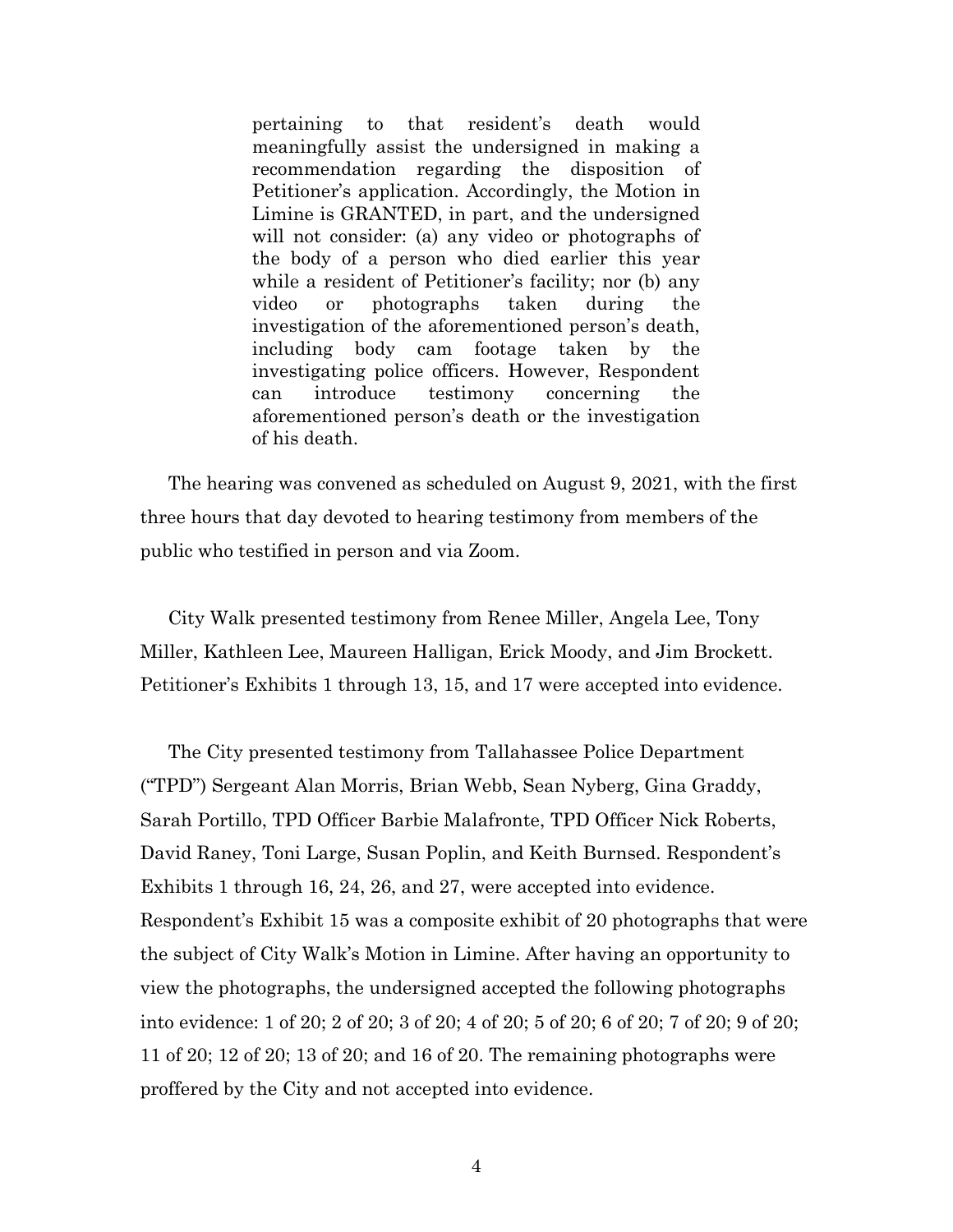The hearing was completed on August 10, 2021, and the Transcript from the hearing was filed on October 5, 2021. The parties filed timely proposed recommended orders that were considered in the preparation of this Recommended Order.

#### FINDINGS OF FACT

Based on the oral and documentary evidence adduced at the final hearing, the entire record of this proceeding, and matters subject to official recognition, the following Findings of Fact are made: I. The Homeless Situation in Tallahassee

1. Homelessness has been present in Tallahassee long before the application at issue in this proceeding, and there are at least a few hundred homeless people in the City at any one time.

2. It has not been uncommon for homeless encampments to be in close proximity to the area where City Walk operates a transitional residential facility at 1709 Mahan Avenue ("the Mahan facility"). These encampments can often be found at the following locations: (a) between Park Avenue and the Governor's Square Mall; (b) in a heavily wooded area behind Kohl's department store on Blairstone Road; (c) under a bridge on Magnolia Avenue near the building that formerly housed the Tallahassee Democrat; and (d) just west of the Walgreens, McDonalds, and Starbucks on Magnolia Avenue.

3. Homeless encampments can also be found behind the Wal-Marts on Thomasville Road and West Tennessee Street, and in other areas of Tallahassee.

4. Housing in Tallahassee is in short supply for certain groups. Few landlords will lease to people with mental health or substance abuse issues. According to Angela Lee, who operates an organization named Bright Future Behavioral Health that provides mental health and substance abuse services:

> [h]ousing is a huge problem in Tallahassee and other areas. It's very difficult to find landlords that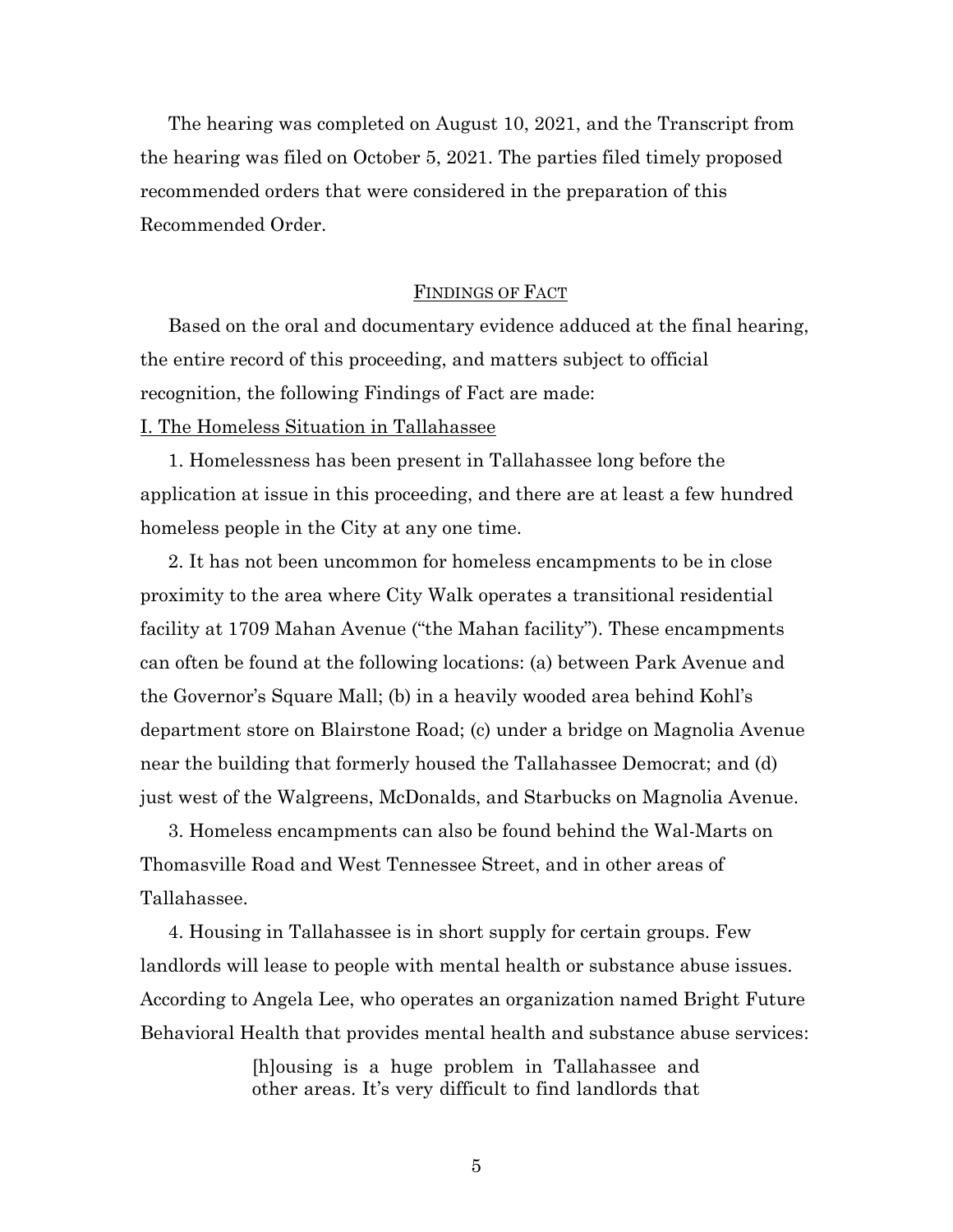are willing to accept individuals that have, you know, mental health, substance abuse histories, criminal histories. Many landlords will turn people down even though they're not supposed to. And so finding stable housing is a huge issue, especially affordable housing, because, you know, when you don't immediately have income, you need stable housing in order to have that stability to find employment. It's a huge issue.

### II. Transitional Residential Facilities

5. Section 1-2 of the Code defines "transitional residential facilities" ("TRFs") as:

> facilities or structures, operated, or maintained by a public or not-for-profit corporation or association, religious institution, or governmentfunded organization to provide shelter for homeless individuals and families on a temporary or transitional basis, with the duration of stay limited to a period not exceeding one year. Normal and customary use of a dwelling unit by a singlefamily is specifically excluded from the requirements of chapter 10. Transitional residential facilities may also provide services to residents accessory to the provision of shelter, including but not limited to, dining facilities and meal preparation, and referral, counseling and educational programs.

6. One must have a permit to operate a TRF in Tallahassee, and section 10-417 of the Code applies to TRFs. Subsection (a) of the Code states that section 10-417 "is promulgated in response to the needs of the homeless within the community, including emergency shelter, short-term shelter and transitional shelter, for the purpose of providing for the location of transitional residential facilities within the city." Subsection (b) states that TRFs "may be allowed in any zoning district, with the exception of the industrial district, subject to the limitations and in accordance with the procedures and minimum criteria set forth in this section." In addition,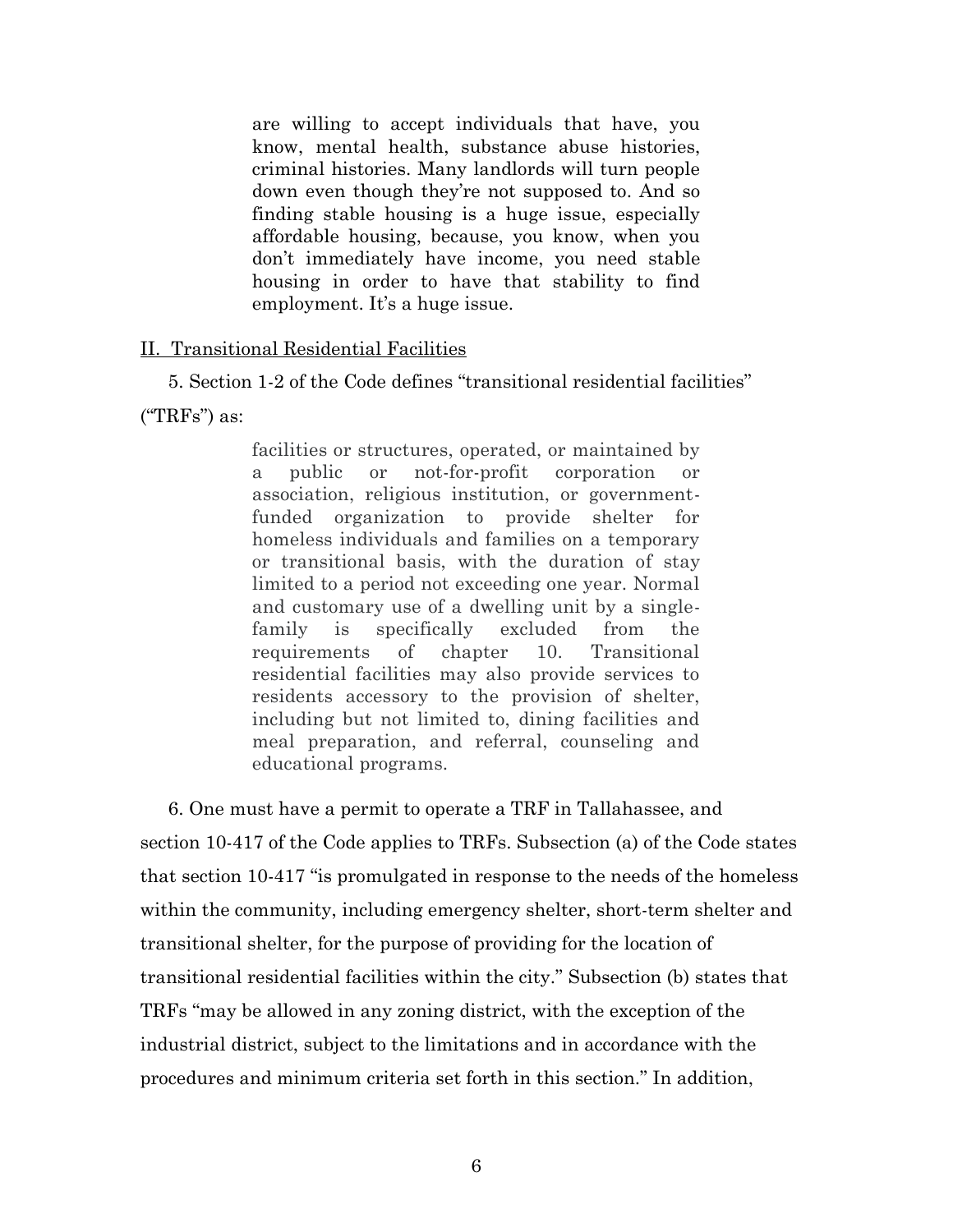subsection (c) specifies that new TRFs "and expansions to existing [TRF]s are subject to type B site plan approval."

7. Subsection (f) of section 10-417 sets forth the "minimum criteria for the issuance of site plan approval" and mandates that the development review committee ("the DRC") shall determine whether TRF approval will be granted based on the finding that the following minimum criteria have been satisfied:

> (1) The operation and location of the facility as proposed is consistent with the comprehensive plan and applicable land development regulations;

> (2) The facility would not create or cause a private nuisance, including but not limited to noise, odor, health hazard, glare and unlawful activities, to adjacent properties;

> (3) The facility will implement adequate security and supervision measures to address the needs of the facility's residents as well as residents of adjacent lands and their property;

> (4) The facility is served by or easily accessible to mass transit;

> (5) The facility will be of adequate size and design to reasonably accommodate its projected capacity;

> (6) The facility and its features are designed to be compatible with the general architecture theme, appearance and representative building types of adjacent properties and uses; and

> (7) The intensity of use of the proposed facility does not unreasonably adversely impact upon existing uses or change the character of the area in which it is located. Intensity of the use of the proposed facility shall be determined based upon its size, the number and type of accessory services to be provided, either by itself or in conjunction with other group homes, community residential homes, and transitional residential facilities located within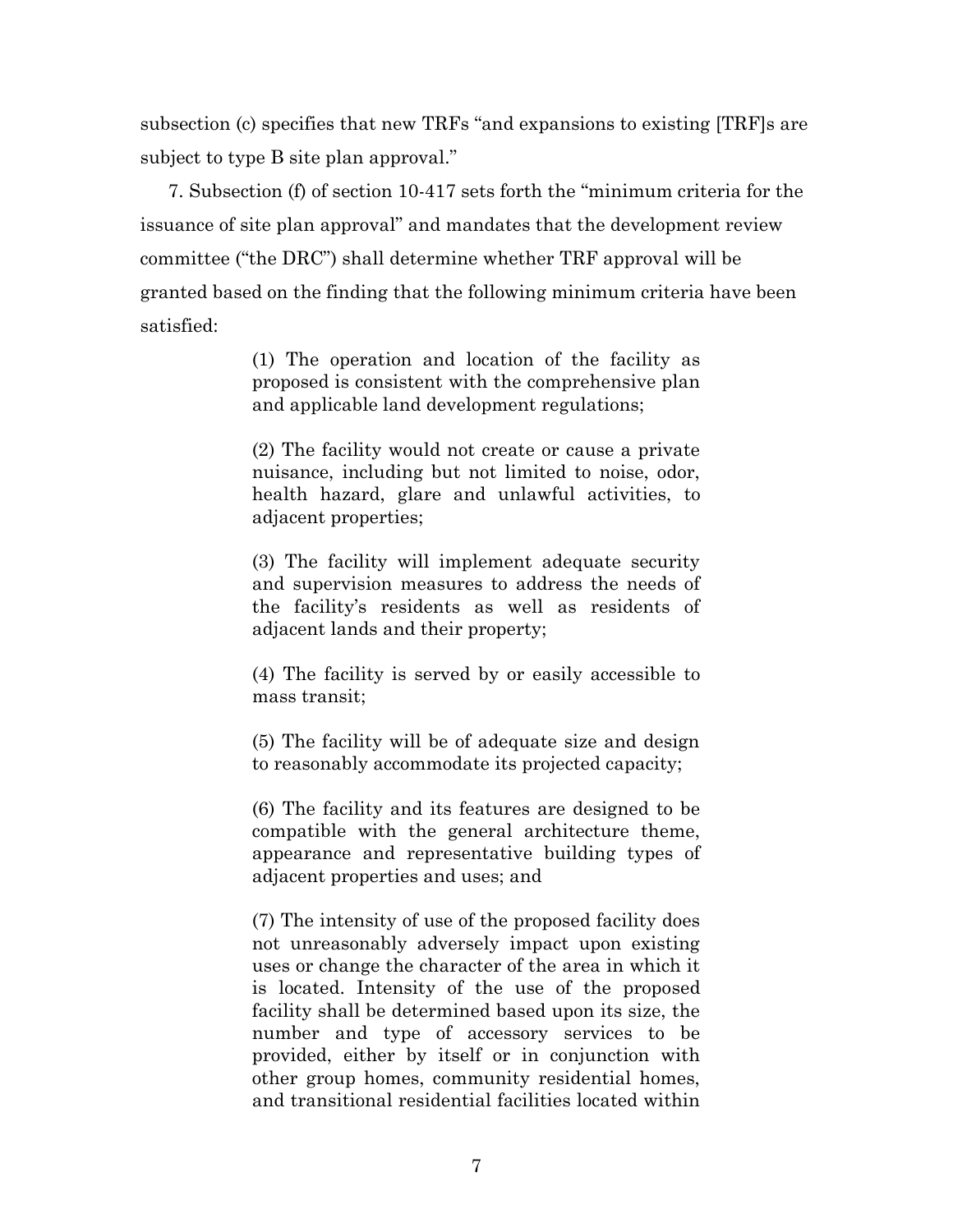a 2,400-foot distance of the site boundaries. Adverse impacts shall be evaluated particularly with respect to existing residential uses and districts within 500 feet of the site.

#### III. Background on the City Walk Organization

8. City Walk is a private, not-for-profit, nondenominational church that was founded by Renee Miller and her husband, Tony Miller, in 2012. City Walk's mission statement is "[h]ere at City Walk-Urban Mission, our mission is to live out Jesus's command to take care of the least of us." Ms. Miller is an ordained minister, and Mr. Miller is a lay minister. Ms. Miller is City Walk's executive director.

9. City Walk receives no government funding and has an annual budget of \$900,000 derived from private donations and operation of a thrift store on Monroe Street.

### IV. The Search for a Site

10. Ms. Miller retained Jim Brockette of Coldwell Banker to assist with searching for a site for the City Walk-operated TRF. She wanted to spend no more than \$15,000 a month on rent.

11. The search for a site began in October of 2020 and focused on a small number of sites within Tallahassee. The building on Apalachee Parkway that formerly housed a Toys "R" Us was rejected because it lacked the proper zoning and would have required extensive renovations in order to house a TRF. A site on Phillips Road that formerly housed a surgical center was rejected because it was too small and would have needed at least \$500,000 in renovations. A site across from the Home Depot on Capital Circle Northeast was rejected because the facility would have needed an extensive buildout and was too far from medical services and public transportation.

12. Ms. Miller ultimately chose the 29,576 square foot Mahan facility. The building in question was constructed in the early to mid-1980s and had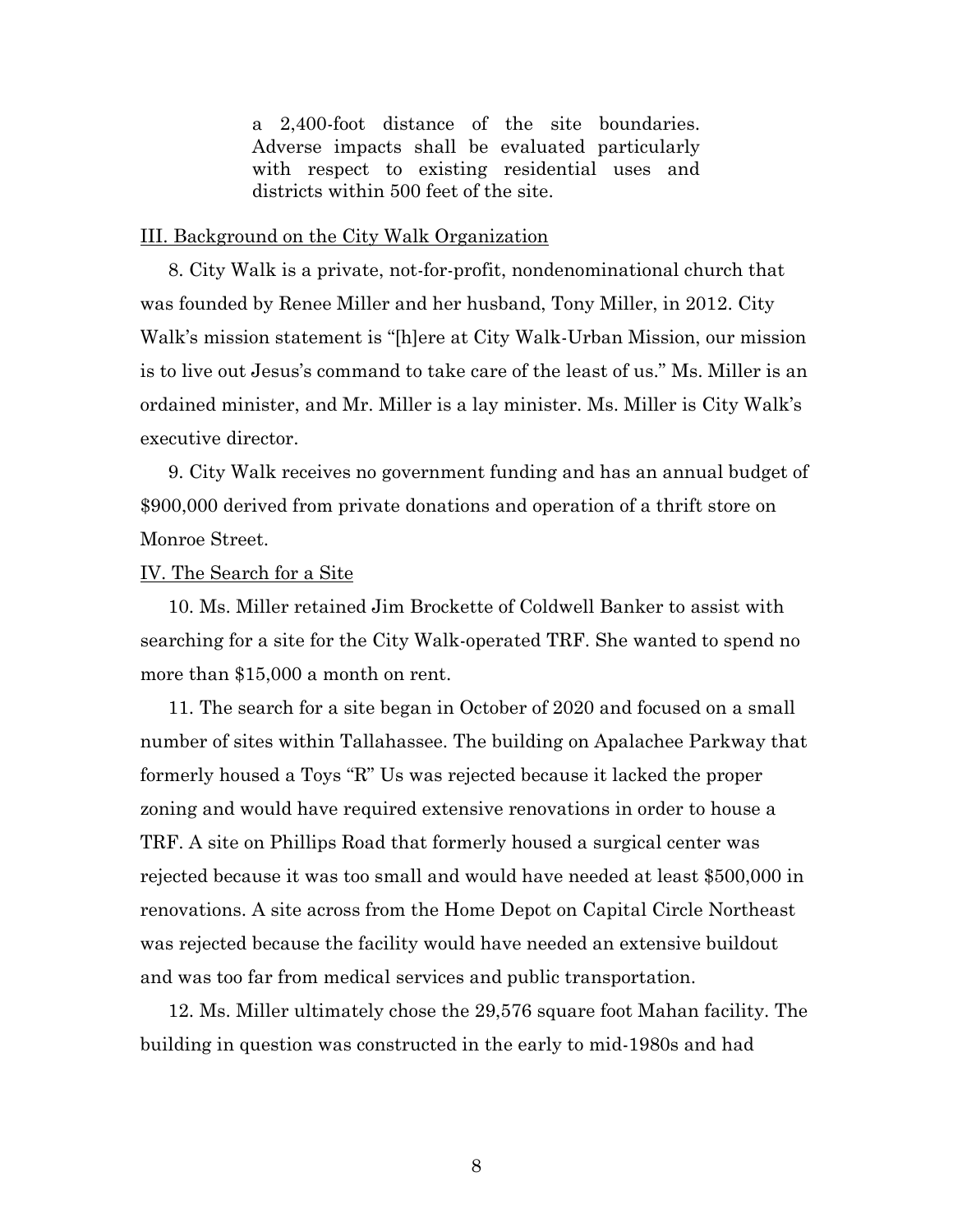housed some of the Department of Corrections' administrative operations. By the fall of 2020, the building had been vacant for eight years.

13. The Mahan facility was attractive to Ms. Miller because it was not within a residential neighborhood or a strip mall, medical services were nearby, and it was on a bus route. In addition, the building's owner was willing to spend up to \$250,000 on tenant improvement allowances.

14. While the zoning for the Mahan facility allowed for a TRF, City Walk would need to apply for a change of use. As stated by Ms. Miller,

> We felt as though that was the perfect property and location for our church and the services that our church would be providing to the community. It was a great deal and it was laid out with very minimal work that would have to be done, and it was also in the zoning that we would need to be in for [a] transitional residential facility.

15. A 10-year lease for the Mahan facility was completed in November of 2020. However, no one associated with City Walk conferred with Tallahassee's Growth Management Department prior to executing the lease agreement, and City Walk did not apply for a permit to operate a TRF prior to initiating operations. There is no dispute that City Walk is not authorized to operate a TRF without first obtaining approval of a Type B Site Plan.

V. Initial Operations at the Mahan Site

16. In contrast to a TRF, a low barrier shelter accepts virtually anyone seeking assistance and conducts no background checks. The Kearney Center in Tallahassee is an example of a low barrier shelter.

17. Prior to signing the lease for the Mahan facility, Ms. Miller learned that the Salvation Army's agreement with the City to provide low barrier shelter services in Tallahassee was coming to an end. Thus, Ms. Miller determined there would soon be an urgent need for a low barrier shelter in Tallahassee:

> So COVID had greatly displaced the population experiencing homelessness in our area and it was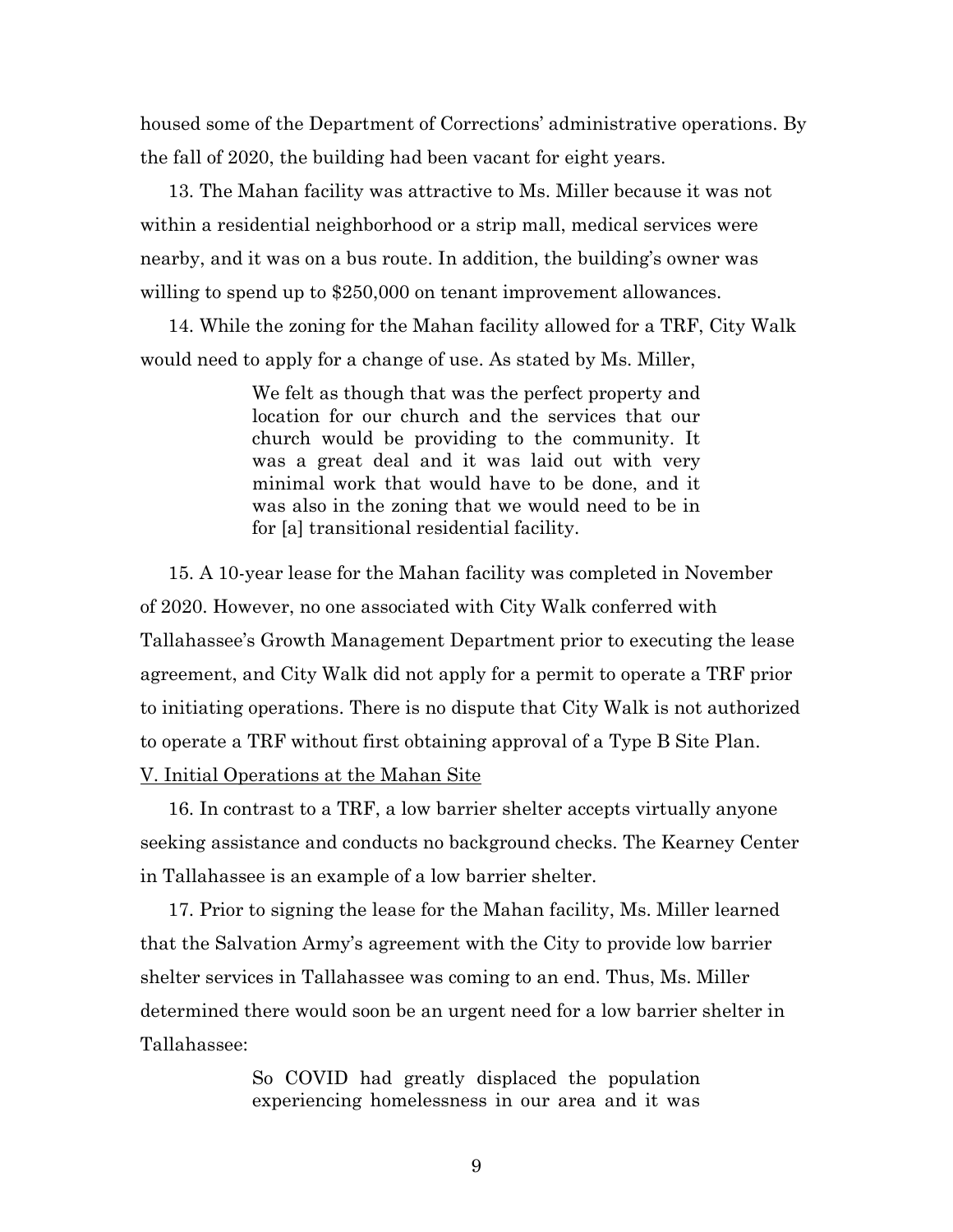to the point of inhumane. And it was one thing to be inhumane in the summertime and during a pandemic. It was a whole other thing to be inhumane and in a pandemic over the winter when absolutely you could pass away with hyperthermia. So we were going into the winter months and late fall, I reached out to – actually Salvation Army social workers and clients both approached us and said we're not going to partner with the city anymore, see if you guys can take over that place. Because all of these people that we're helping have nowhere else to go. The Kearney Center is still closed. There's a huge waiting list for the hotels, and so something's got to be done before winter.

18. In October of 2020, Ms. Miller approached City officials about providing low barrier shelter services. Rather than abandoning the plan to open a TRF, Ms. Miller contemplated City Walk providing low barrier shelter services from December of 2020 through March of 2021 in order to fill an urgent need for such services:

> So our board looked over the agreement that the City of Tallahassee had with [the] Salvation Army and we thought, okay, well, is this something – since we want to expand anyway for our transitional facility could we expand this just for the winter. And when we approached the city about kind of picking up where [the] Salvation Army was leaving off, it was for December through March, so December 2020 through March of 2021, and that's all the low barrier we wanted to be ever.

19. Ms. Miller was under the impression that City officials were supportive of her plan, and City Walk ultimately opened a low barrier shelter at the Mahan facility during the week of November 22, 2020.<sup>1</sup>

 $\overline{a}$ 

 $1$  Ms. Miller seemed to indicate during her testimony that she expected that the funds that had previously been allocated to the Salvation Army for the operation of a low barrier shelter would be shifted to City Walk or that Big Bend Continuum of Care would help finance the low barrier shelter operations. That did not occur.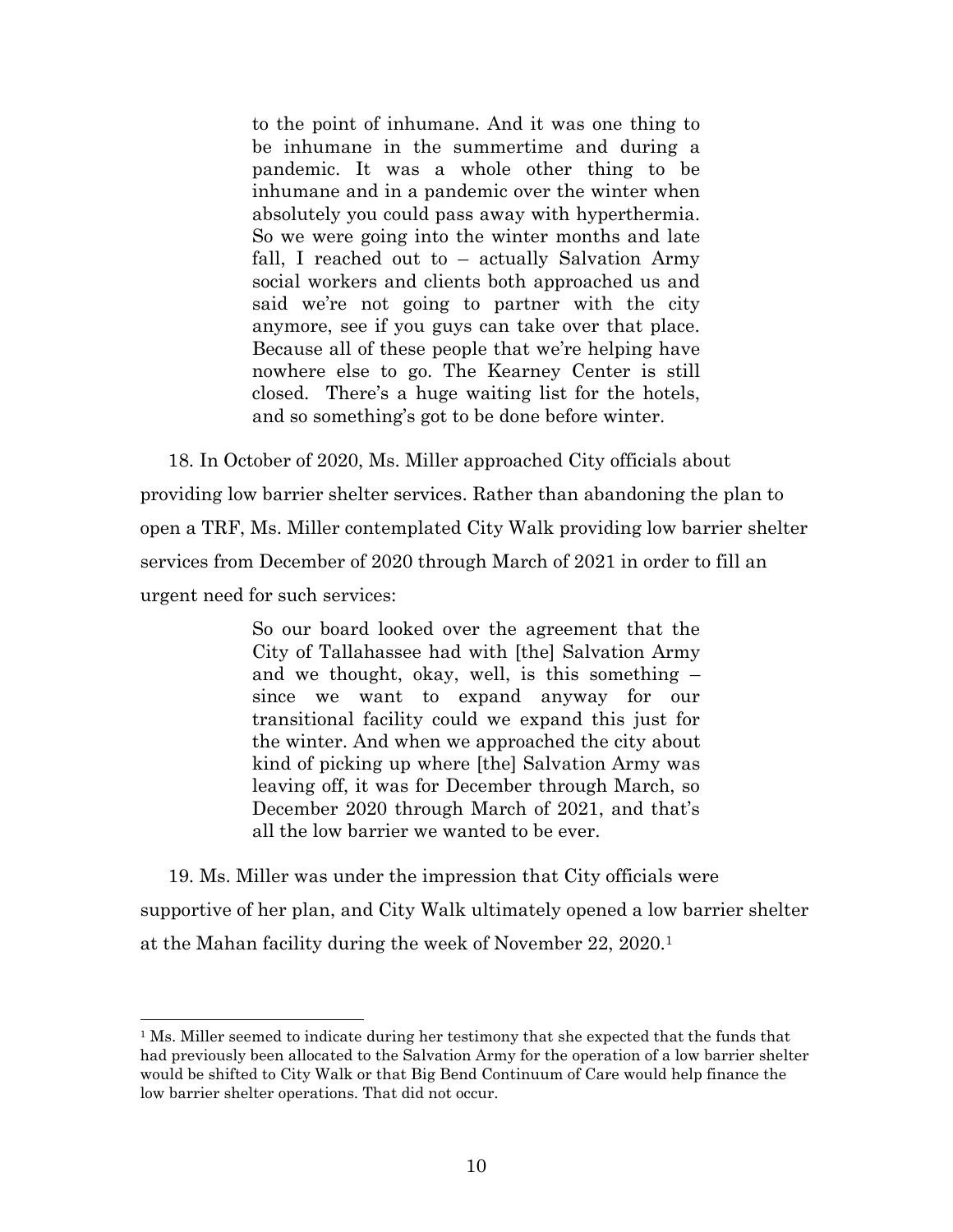20. The relationship between City Walk and the City began to deteriorate in January of 2021. According to Ms. Miller, City officials withdrew their support because the public opposed having a low barrier shelter at the Mahan facility. <sup>2</sup> As discussed in more detail in a subsequent section, the placement of a low barrier shelter at the Mahan facility detrimentally impacted the surrounding neighborhoods and businesses.

21. On February 1, 2021, City Walk transitioned the Mahan facility from being a low barrier shelter to being a TRF. With regard to why that transition was made, Ms. Miller explained that:

> [s]o when we did that, again, it was wintertime and people literally would have died and there was no other place for them to go. And so as a matter of conscious, we were going to take you if we at all could and take you in during that. We're not in that same crisis. Also we were waiting on the Kearney Center to open back up. To some degree, they have. And our intention was never – again, it was not part of our strategic plan, if you look at our board documents, to ever be a long-term low-barrier shelter. What we applied for in our Site B type plan was not a low-barrier shelter, although people cannot stop saying that. We applied to be a transitional residential facility, not a low barrier anything.

#### VI. Operations at the Mahan Facility Since February 1, 2021

l

22. The transition from a low barrier shelter to a TRF involved many changes in the Mahan facility's policies and procedures. For instance, there are now three distinct housing programs at the Mahan facility, but none of

<sup>2</sup> Ms. Miller provided the following testimony: "So on I believe on January – don't quote me on the date. It was at a commission meeting in January where there was a lot of public comment and pressure being put on the commissioners to not allow this to be there. John Dailey who had always been very supportive of myself, personally, and all of City Walk, and even of this project, said: If I had a magic wand, I would shut it down immediately and looked at Reese Goad and said, Mr. Manager, can we just shut them down, and he explained that they couldn't. And the – it was just kind of  $a - I$  feel like a show for some people who had donated to their campaigns and they felt very pressured, and so they had to pick a side. And that night, I was just shocked when I was watching that. I went, whoa, like we were friends a week ago."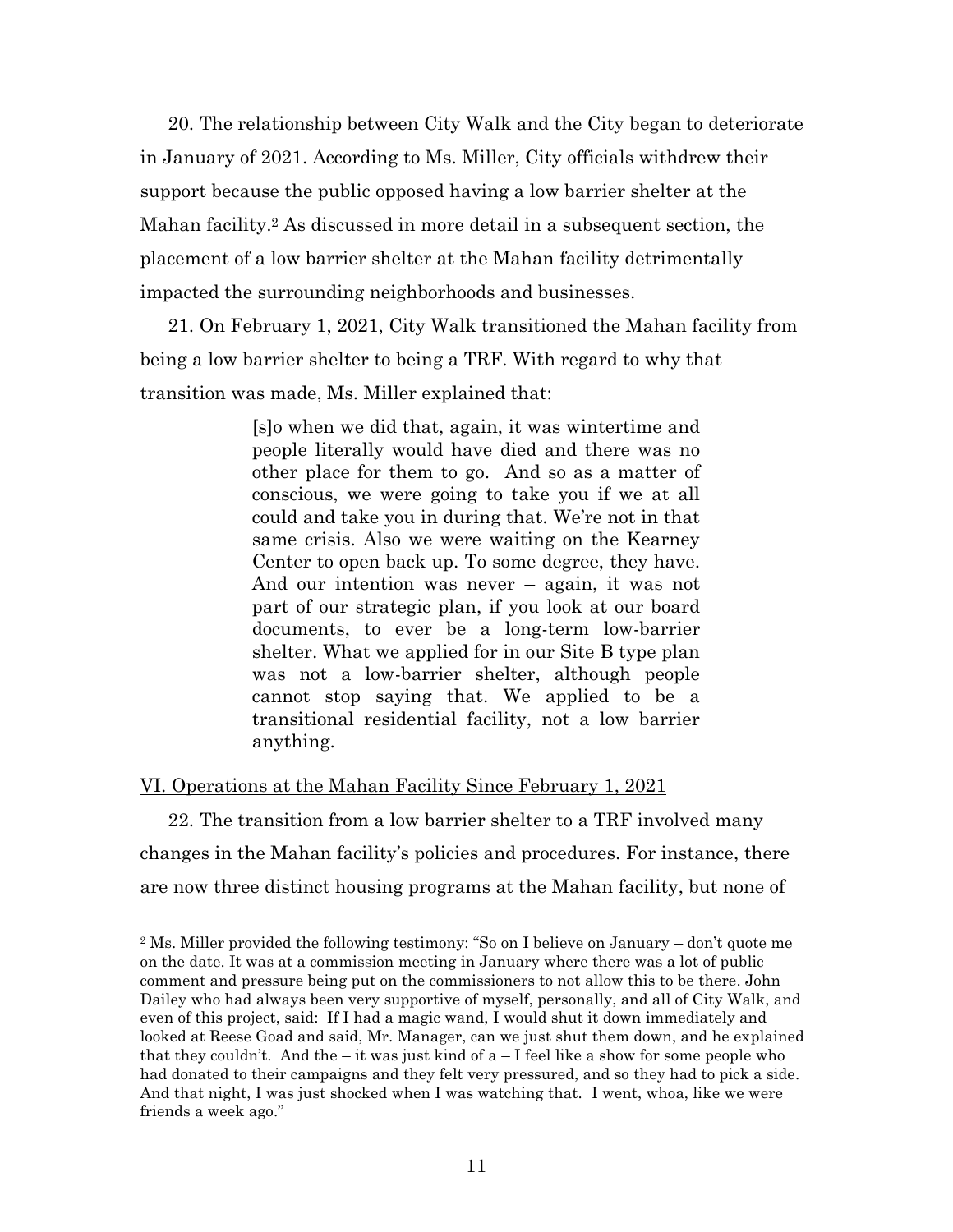them are low barrier shelter programs.<sup>3</sup> Emergency shelter/sanctuary is one program and allows individuals to be admitted for up to two weeks.<sup>4</sup> City Walk also operates a supportive housing program and a transitional housing program. Ms. Miller described City Walk's supportive housing and transitional housing residents as follows:

> So one is supportive housing where someone would have an income, whether it would be SSI, SSDI, or employment and they can just pay a little bit for their expenses, but they don't have first, last deposit or maybe they can't live alone for whatever reason in permanent supportive housing. So we're not permanent supportive housing, but we are support housing.[5] The other program is our 12-month reentry and recovery program. This is for men and women who have experienced chronic homelessness, they need more of a group home setting before they live alone, and that's where we have our work program and it is the 12 months.

 $\overline{a}$ 

<sup>&</sup>lt;sup>3</sup> With the exception of domestic violence victims, the Mahan facility had not accepted nonemergent walk-ins for several months preceding the final hearing. While accepting sex offenders is not an explicit aspect of the Mahan facility's operation, it has housed sex offenders. If a sex offender on probation applies for admission into the Mahan facility, then City Walk personnel meet with that offender's probation officer. If the probation officer has a concern about the offender being admitted into the Mahan facility, then admission is denied. At the time of the final hearing, the Mahan facility was housing three people on the sex offender registry.

<sup>4</sup> People admitted to the Mahan facility on an emergency basis still must go through the interview/vetting process at City Walk's Monroe Street facility, and that process is described in detail below.

<sup>&</sup>lt;sup>5</sup> The rules pertaining to supportive housing state that "[y]ou are entering [a] transitional housing program and are to continue to seek permanent housing solutions. Our social workers will assist as much as possible to help you seek permanent solutions to your housing needs. Program fees must be paid automatically with a card on file on the first of each month. Program fees are \$650 per month or 80% of income, not to exceed \$650 per month."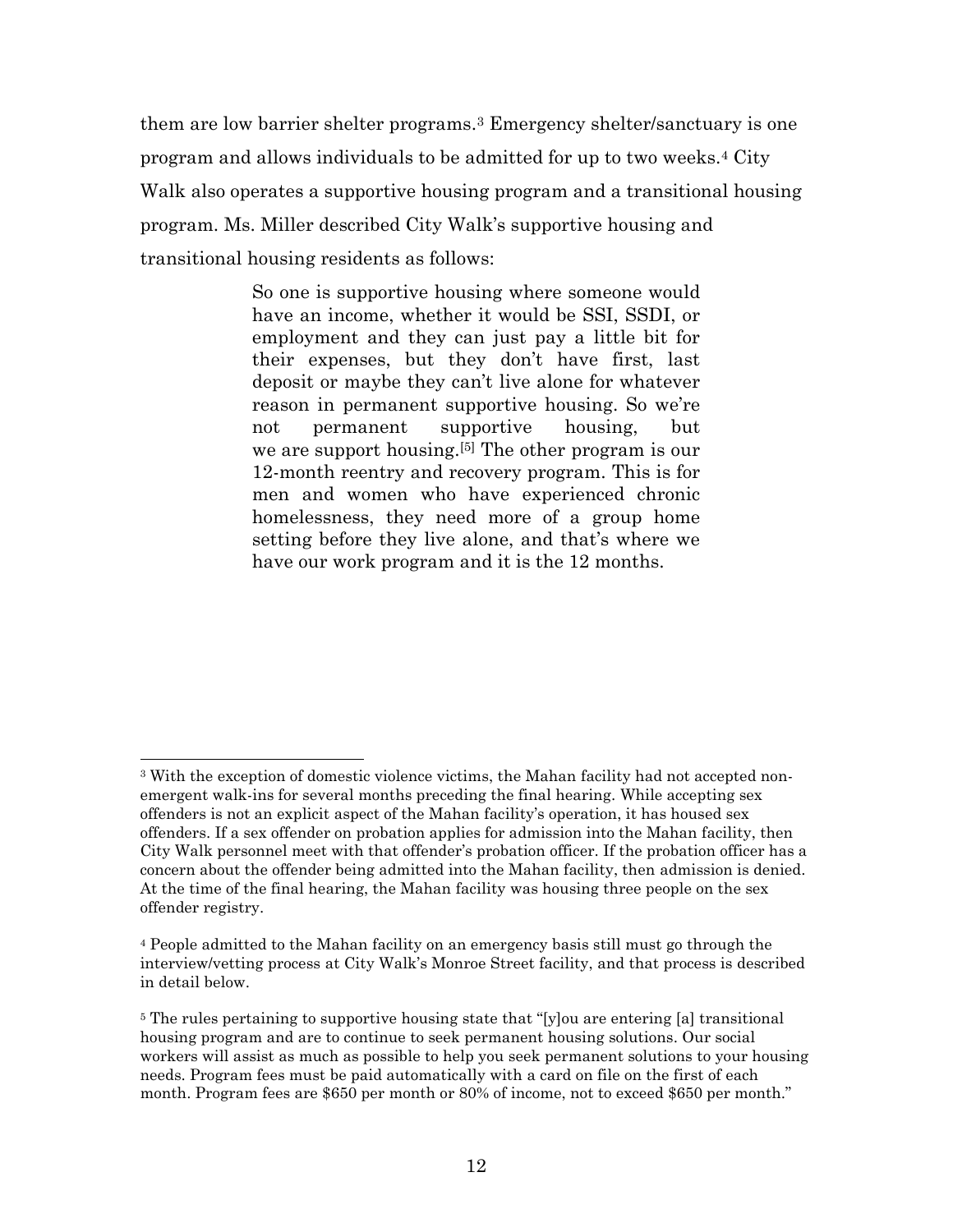People in the transitional housing program are predominantly recovering addicts and those who have recently been released from prison. They need stable housing in order to become productive members of society. 6

23. The rules governing supportive housing residents are less restrictive than those governing residents in the transitional housing program. For example, supportive housing residents are allowed to leave the Mahan facility for overnight periods, such as vacations. However, they must notify the staff at the Mahan facility prior to leaving. In contrast, residents in the transitional housing program must have permission to stay out past the nightly curfew. Also, leaving the Mahan facility without prior approval is prohibited.<sup>7</sup>

24. Prospective residents of the Mahan facility initially report to City Walk's facility at 1105 Monroe Street for a triage-like assessment of their needs and whether TRF services are appropriate for them. If City Walk determines that it does not provide services appropriate for a particular person, then it refers that person to a provider better able to address that person's needs. Ms. Miller described the process as follows:

> So normally they would either call on their own, email on their own, or through a social worker or we would be contacted through, say, law enforcement or one of the hospitals in the area for someone who was either about to be released or discharged. And we would have them fill out a series of documentation. If they were to show up, we just ask that they don't come directly to 1709 Mahan Drive as we no longer take walk-ins and we haven't taken walk-in—you know, people just walking up for services in a long time. It's been

 $\overline{a}$ 

<sup>6</sup> The Mahan facility also accepts disabled residents and provides hospice services to residents with terminal conditions. There are few if any options for such people in Tallahassee because the Kearney Center only accepts those who are able-bodied.

<sup>7</sup> The rules governing residents in the transitional housing program state that "[i]f you leave without authorization from staff we may prohibit your re-entry. If you decide to walk-off, make sure that's a decision you want to make permanently."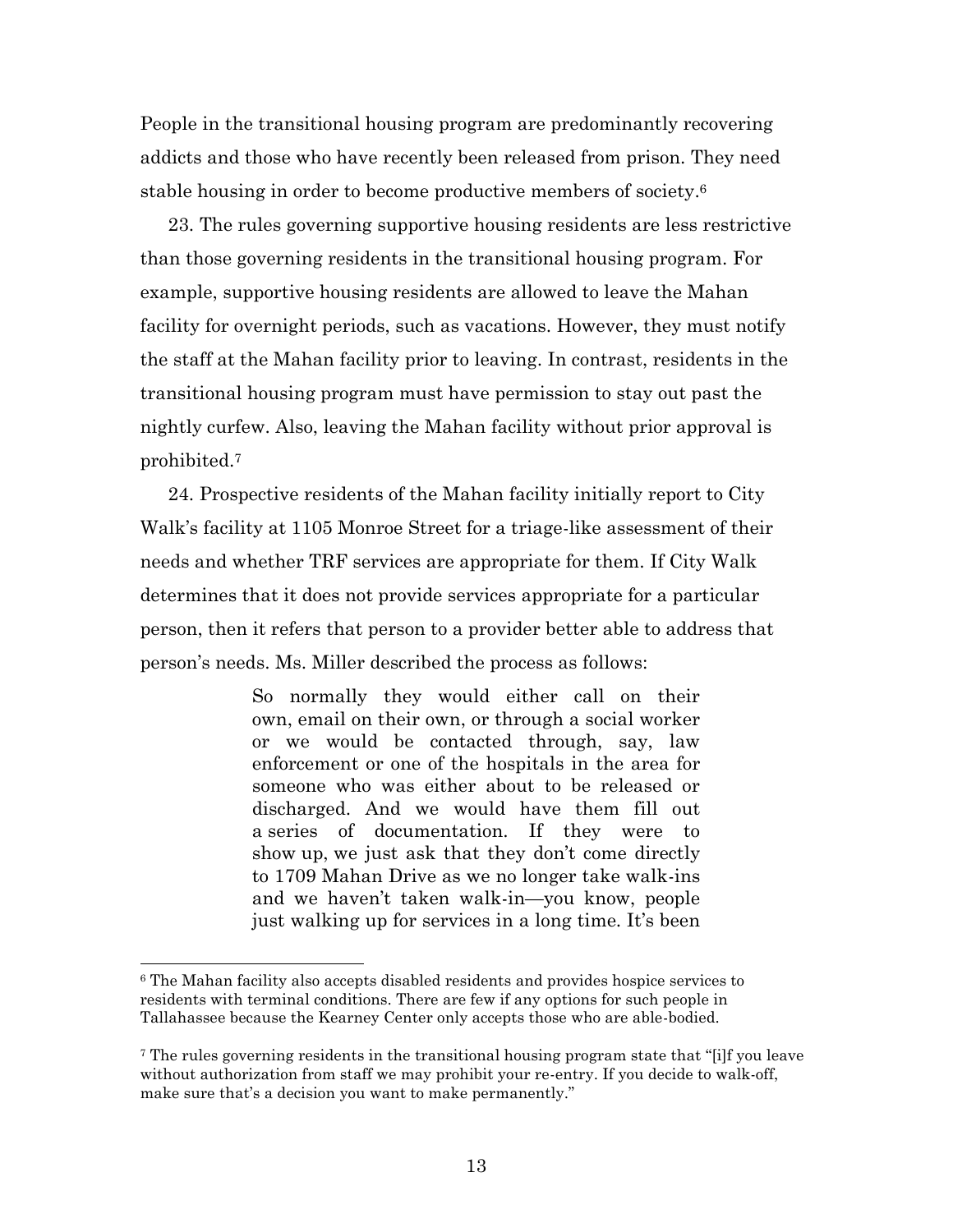several months. We ask that they go to 1105 North Monroe Street where our store and work program and outreach program is. And they meet with our executive administrator, Emily. They do a VI-SPDAT, which is a form that social workers use to triage their clients and see what services they are in need of, who maybe has been helping them, what – just where they're at in the continuum of care and if we can possibly be of service. We'll do a basic interview with them there and decide from there if this is someone that we feel as though we can help. If not, we would refer to other service providers. From there, they would get basically an admission slip of paper to be able to take with them to the Mahan campus and check in with that. If they don't have that piece of paper, like they haven't done Step 1, they're going to be told that they skipped a step and that they need to have an interview off site prior to coming in. The only time where that  $$ we would allow that step to be skipped would be, for instance, if there was some type of emergency in the middle of the night. Say, for instance, law enforcement found somebody who didn't know we were there and they brought them over and asked us to help or maybe they took a woman from a domestic violence situation and, you know, nobody else is open, so can they bring her over. We would allow for that type of situation to happen in an emergency type setting.

25. As for why City Walk began requiring prospective residents to undergo

a vetting process at its Monroe Street facility, Ms. Miller explained that:

The reason that we are taking people to another location is so that we don't have walkup traffic and neighbors wondering what's going on. When we take someone into our care, into our church, we want to know, hey, right now you're sober, you're lucid, you know, you're going – you've signed all the things. You understand what's expected of you, then they can go over there. And we've done that so that we aren't – that's one thing that makes us not low barrier anymore.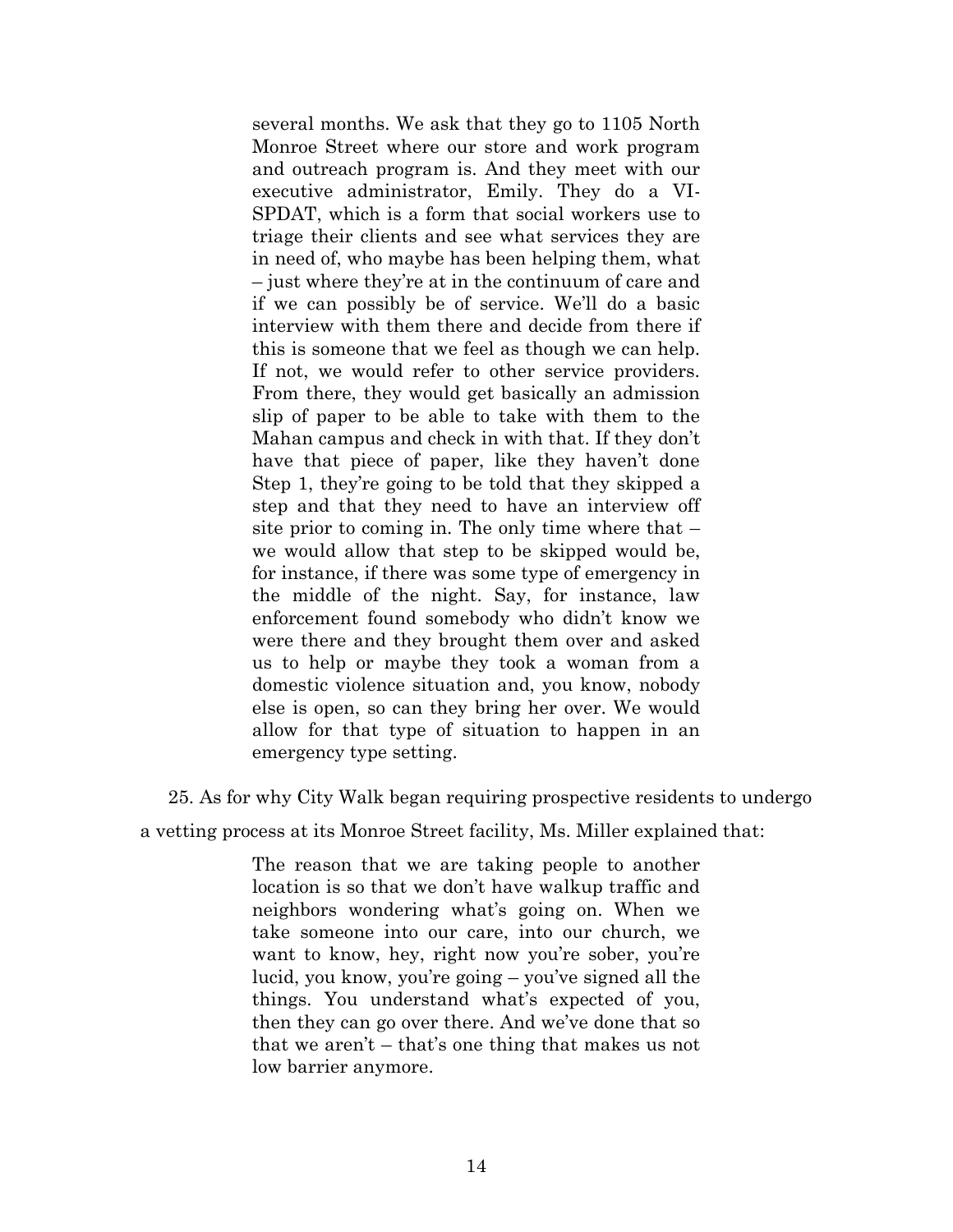26. Prospective residents must fill out a form notifying them that "[r]esidents at City Walk are participants in a program, and therefore are not guaranteed surety of lease, and must vacate City Walk premises immediately upon expulsion [from the program]. This is not a rental agreement. This is a sober living transitional housing program."

27. The form requires prospective residents to disclose their name, date of birth, and social security number. Prospective residents must also answer several questions such as: (a) how you learned of City Walk; (b) how did you become homeless; (c) have you been involved in domestic violence; (d) have you been incarcerated due to committing a violent crime; (e) have you ever been incarcerated; (f) if so, why; (g) have you ever used drugs; (h) how often do you drink alcohol; (i) do you consider yourself an addict; (j) do you have any pending legal actions against you; (k) what are your goals; and (l) what is your plan from this point forward.<sup>8</sup>

28. People admitted to the Mahan facility receive a form stating "[w]e welcome you as our guest to receive rest in the presence of the Lord inside of our church sanctuary. We are a private church[,] not a governmental or public program. We open our doors to feed, clothe, and shelter as a tenet of our faith to take care of God's people." The form then lists the following rules:

> No drugs or alcohol are permitted, even unopened and stored in your belongings are not allowed on our campus. We will not provide services if you are deemed intoxicated.

Your bags are subject to a nightly search.

 $\overline{a}$ 

Respect of staff, fellow guests, church property, and the neighborhood are required. No threats of violence or abusive speech will be tolerated.

<sup>&</sup>lt;sup>8</sup> Ms. Miller explained that the Mahan facility is "not a place for somebody to just come and hang out and use our facility and come and go, like we want to know if they got a plan." City Walk has volunteers and staff members who connect residents to available services in the local area and assist the residents with formulating a life plan.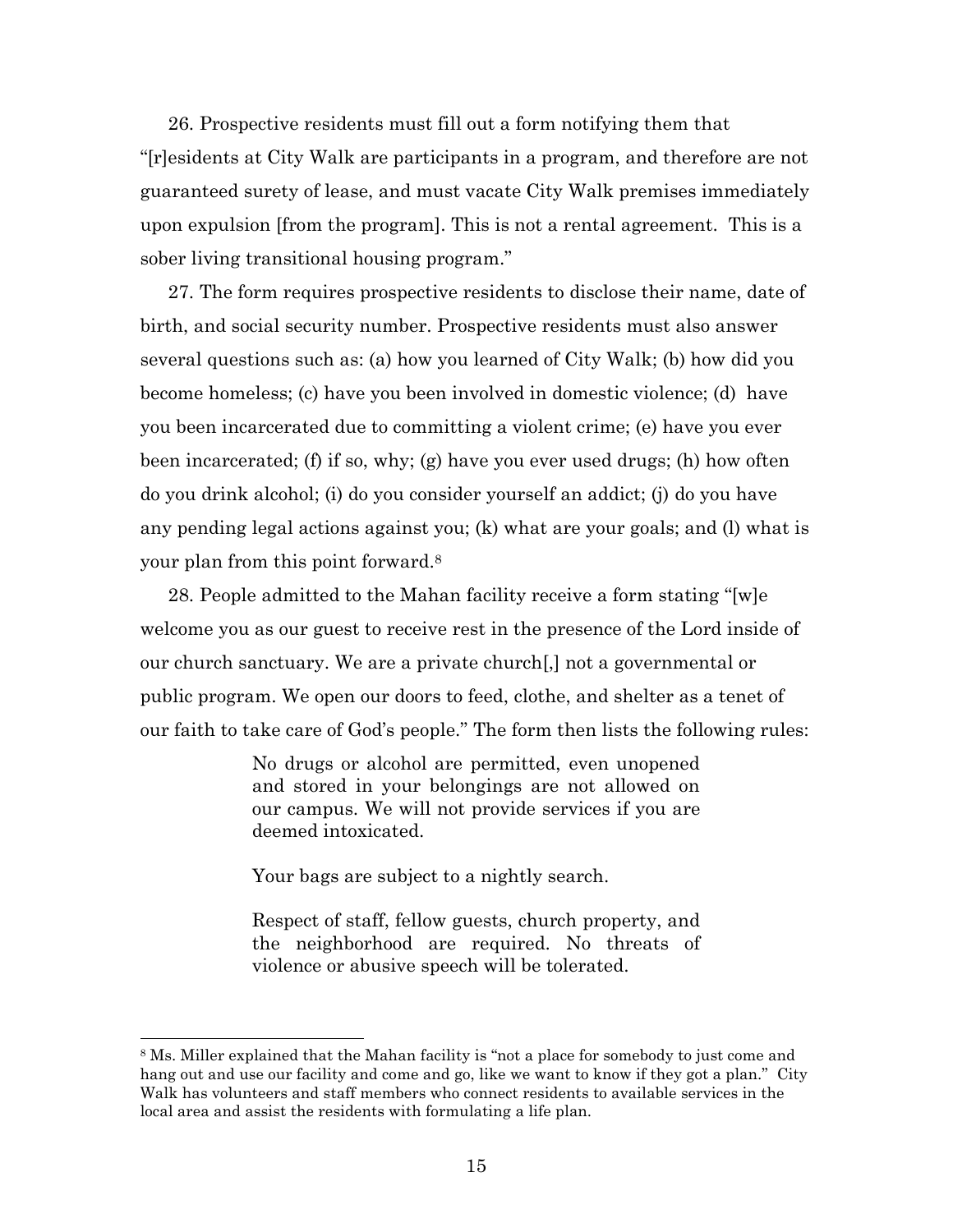Do not enter areas of long-term residents or church offices. Do not sleep in areas not designed for sleeping.

Up to three (3) bags/suitcases, can be neatly stored on-site while you are a guest here.

Personal hygiene is required. We provide showers and toiletries for your convenience.

A staff member will go over an intake form and you must cooperate with the interview.

NO SMOKING INDOORS. Smoking must take place in the designated smoking area.

Businesses on Mahan Drive and homeowners on nearby streets are not supportive of our services. They do not want any guests from our church on their property for any reason. This especially includes Florida Therapy and Patients First. They have a blanket trespass and TPD and will have you arrested if you step on their property.

NO LOITERING – No loitering at bus stops, area businesses, empty lots, intersections, business strip centers.

NO PANHANDLING – Anyone seen in the area panhandling, flying a sign, approaching anyone for money will be immediately banned from our property.

Bathrooms are available 24/7 and this is where you must relieve yourself. No outdoor urination or defecation on our property or any neighboring properties.

The residential streets nearby [sic] Mary's Drive, Spotswood, Brookwood are not to be used by guests of our facility. Do not walk through these residential areas. Neighborhood Watch will let us know and you will be banned from this facility.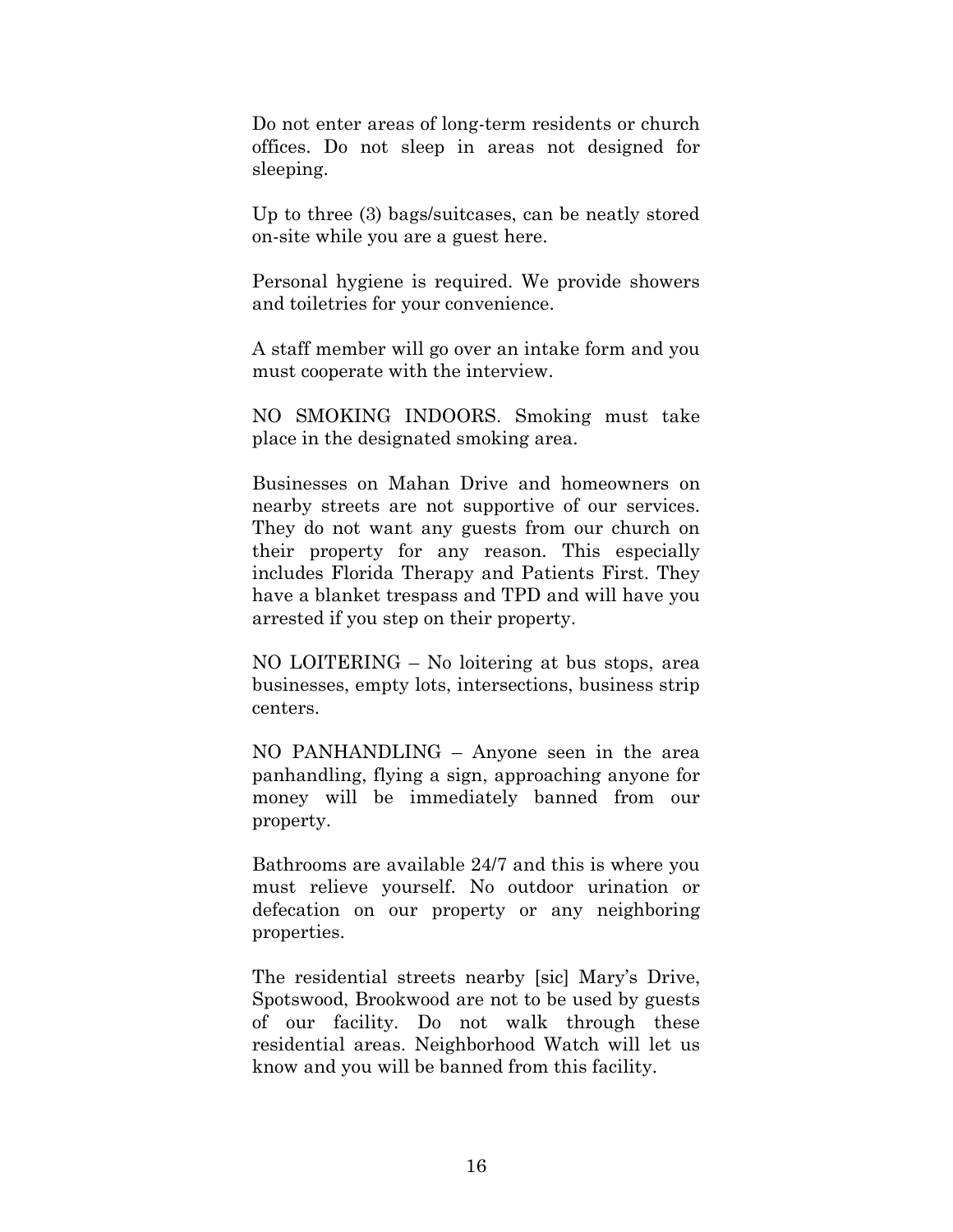NO PUBLIC DRINKING – Do not visit the Marathon Station or the Beer store and drink on your way here. Anyone seen drinking in the area will not be permitted to enter our campus.

Do NOT go into area businesses and ask to use the bathroom. Do not go into area businesses and ask for a drink. Do not go into neighboring businesses PERIOD! They do not want you there. They are actively seeking to close our campus because of the traffic of homeless individuals hitting up their businesses and customers.

29. The Mahan facility is a sober living facility. Residents must abstain from all drugs and alcohol use while they are on and off campus. City Walk vigorously enforces this policy, and a violation results in immediate removal. Having an empty liquor bottle on campus is a basis for discharge. Bags can be searched based on the suspicion they contain alcohol.

30. City Walk prohibits its residents from loitering or panhandling. Panhandling results in immediate removal from the Mahan facility. As explained by Ms. Miller, "[w]e want to be good neighbors. If you have the wherewithal and energy to panhandle, we can probably help you find a job and that would be much more desirable to have in our community. We also want to be good neighbors, and so we did not have this as part of our rules when we were acting as a low-barrier shelter, but in February we changed that."

31. The rule prohibiting residents from traveling through nearby neighborhoods was enacted in response to complaints and as an accommodation to nearby homeowners. Violation of this rule could result in discharge from the Mahan facility.

32. With the exception of residents who are disabled or infirm, City Walk requires residents at the Mahan facility to work. As for residents in the transitional housing program, Ms. Miller explained that: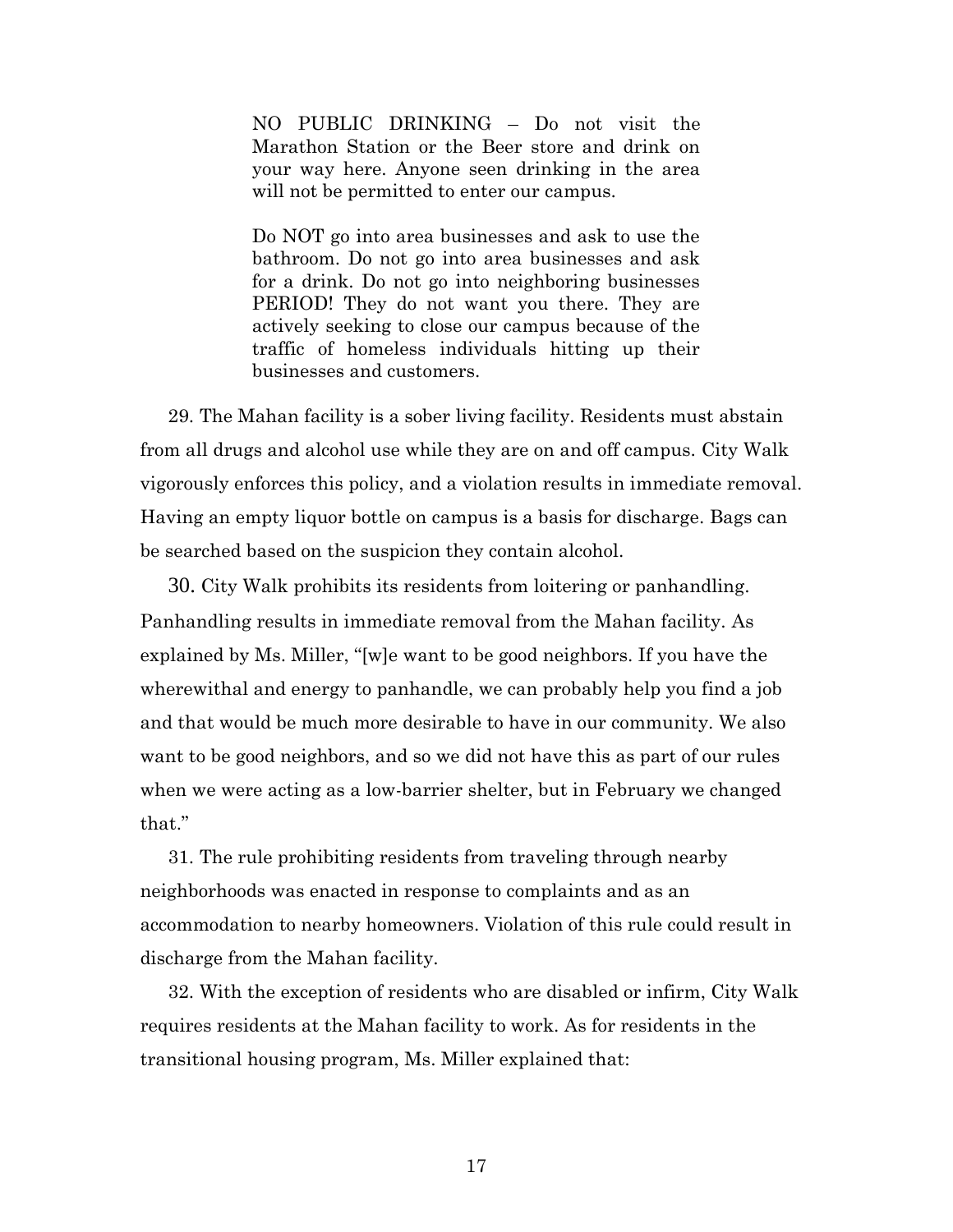[w]hen someone comes to us, they are employed from day one, either for us or through us, but they do have to be working. So if someone comes in and they've been chronically homeless or they get out of prison, they're going to go to work the next day, usually at our thrift store on Monroe Street. Every single person that works there is currently or has previously experienced homelessness, and that's a work program. It gets them back into – into being responsible. Also in that program, your money goes into an escrow account. You do not hold it yourself. You get a weekly stipend of \$50 that you can have for, say, your cell phone or if you wanted to get a hamburger or something. But the money that you earn goes into an escrow account for your transition expenses at the end of 12 months. And so there's not, like, oh, well, I'm going to get my – my paycheck at the end of the week and get a six pack, well, then you starting – you're back where you started from. So this – this program keeps all of that. And then when they are ready to graduate, like we saw some graduation pictures, maybe they can put a down payment on a home or they can get a car. We just had a graduate get a car.[9]

l

If you do not have a job, your employment will be at City Walk Urban Mission at the rate of \$10.00 per hour. Money management requirements: The remainder of your paycheck will be in an escrow account saved for your transition expenses which will be paid by City Walk Urban Mission.

 $9<sup>9</sup>$  The rules pertaining to the transitional housing program state that:

<sup>[</sup>y]ou are entering a 12-month program. At the end of 12 months, your goals will be evaluated [as] to whether you feel the need to continue. Program fees are \$1000 per month and are automatically paid from your wages. Program fees are not 'rent.' Your program provides you with a private furnished room, transportation, counseling, job training, job placement, and food.

EXAMPLE: Whatever amount you hold in escrow will be used to pay for housing, utilities, security deposits, and so forth. It is not a lump sum of cash handed out. For instance, if you have \$4000 and your first, last, and security deposit for an apartment is \$2800 and your utility deposit is \$200, City Walk pays \$3000 directly to the landlord and the utility company on your behalf. Anything left under \$1500 is paid to you in cash. It is in your best interest to take as little cash as possible out at the end so you do not have to pay taxes on the income. If you are left with \$1500 cash, you'll probably only get \$1200 after taxes.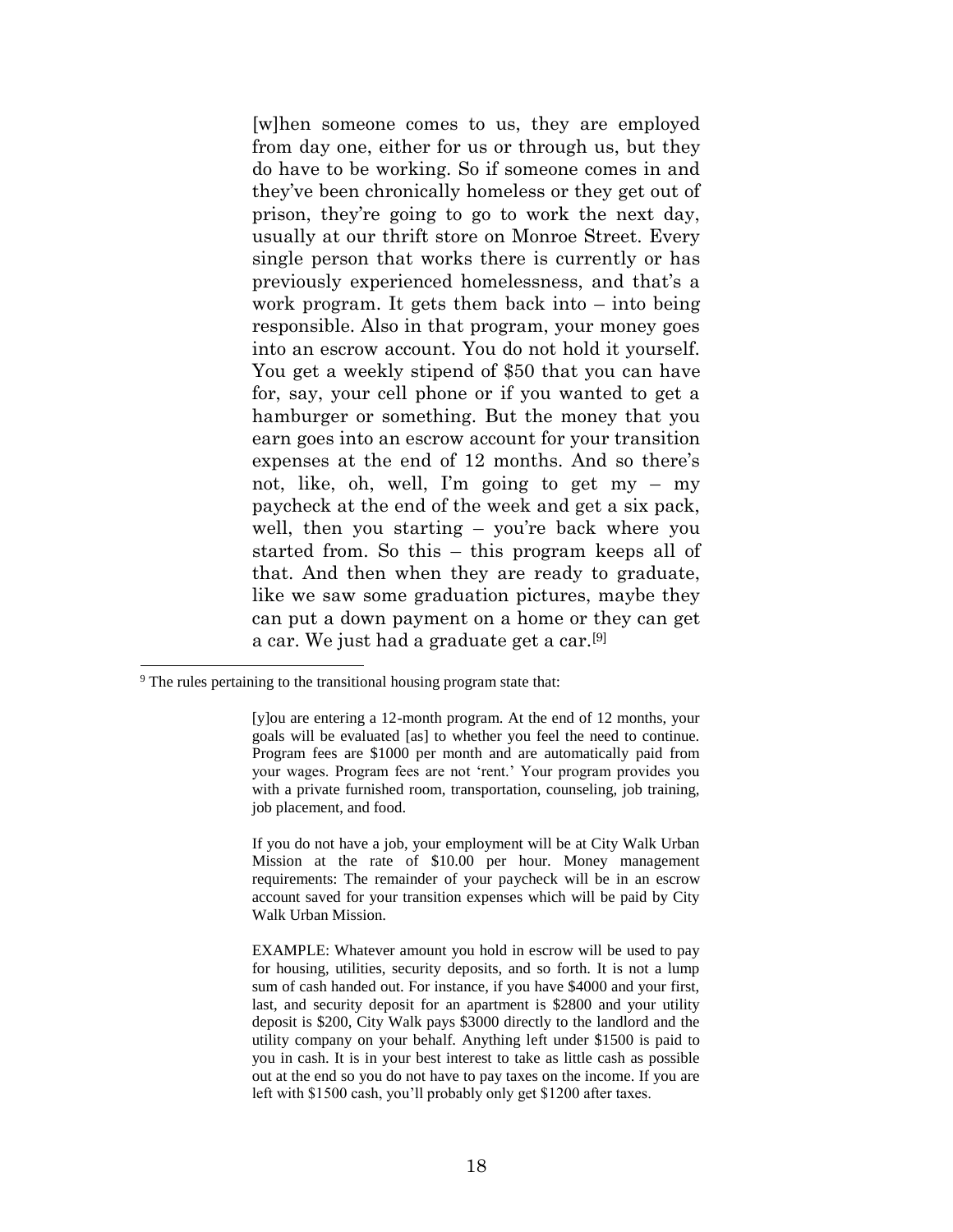33. While curfew at the Mahan facility is 8:00 p.m., Ms. Miller explained that accommodations are made for residents who work night shifts:

> So we do have several clients who do have jobs that would sometimes prevent them from being there at 8:00 p.m. So we had a resident that worked at the GATE station. Obviously they're open just about all night long, so if they needed to come in later or leave in the middle of the night for a shift, we would accommodate that. We have people who work at Publix on Mahan Drive, you know, if their shift doesn't get over until the store closes at 10:00 and then they have to clean up, they're not going to get home from work until midnight, and so – and we have another one that works at Wendy's and another one that works at Bojangles and the Four Points hotel – we have two people that work at the Four Points.

34. As for its physical characteristics, the Mahan facility is a two-story building located on two acres. It can accommodate up to 64 residents and was housing 60 residents at the time of the final hearing. Ms. Miller described the facility as follows:

> We have two two-story buildings that are attached by an atrium with an L-shaped real estate footprint over two acres. When you face our property at the entrance, you come onto the atrium that's in the middle. And if you were to go to the right up the ramp, you would go into the top floor of the west building, which is our religious facility where we have our Bible Studies and our groups and classes and things like that. And if you were to go up the ramp and to the left, that would be one of the single

> Monthly withdraws from your escrow money are allowed up to \$200. If you do have a job outside of City Walk, your check must be direct deposited into your escrow account.

 $\overline{a}$ 

If you leave the program prior to 12 months or you are removed for violating the program, you forfeit the escrow money. Residents will, upon the receipt of any check or payments, submit copies/proof of pay to the financial officer. The financial officer will assist residents in creating a bank account and budget for them to ensure that they stay current on all obligations to include costs of supervision, restitution, child support, and program fees.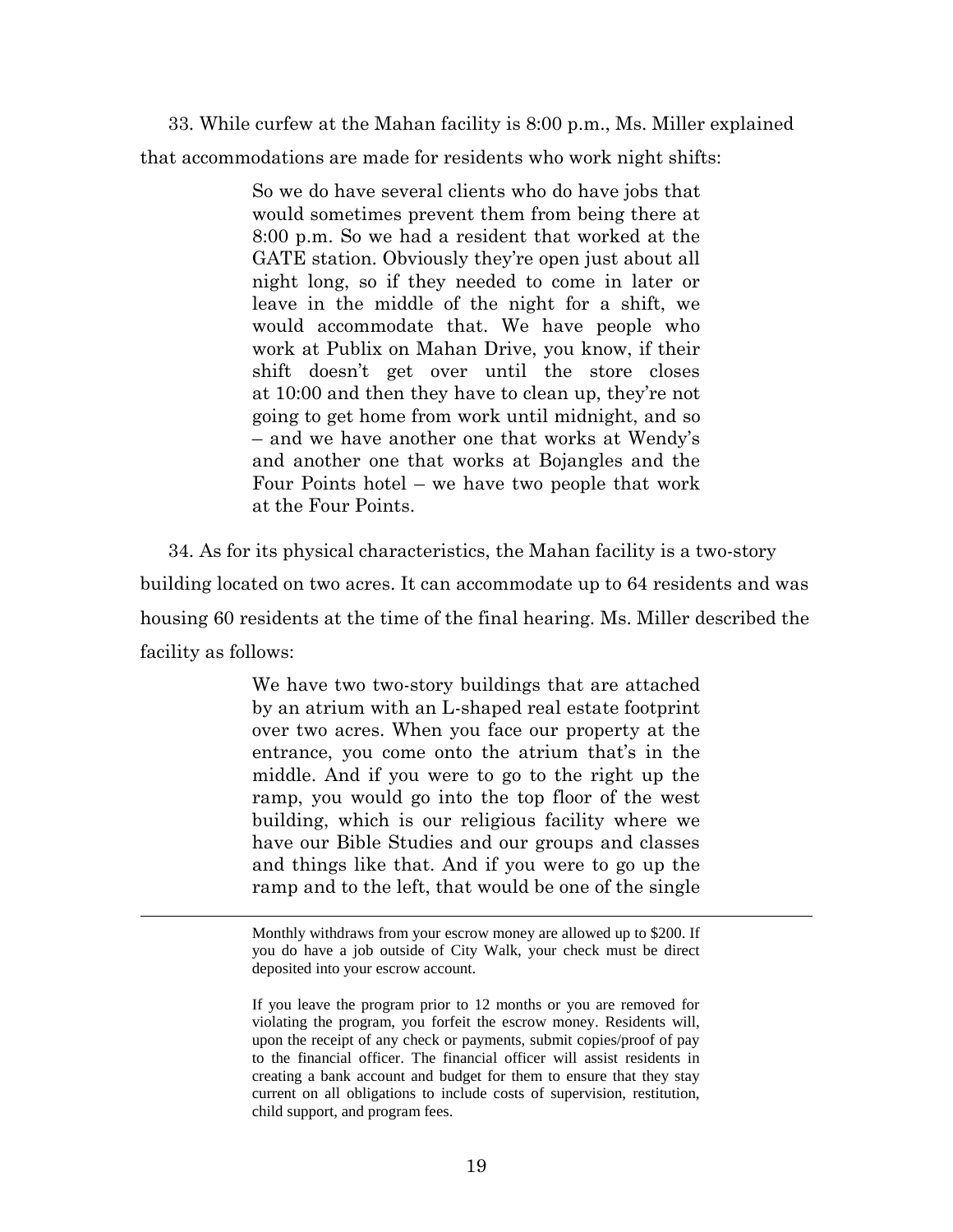– or transitional housing units for men. We do separate the men and the women. If you were to come onto the property and go kind of  $-$  it's like a split level. So if you were to go down the stairs to the right, it would be for single men supportive housing and to the left would be for single women who are either in our 12-month transitional program or in our supportive housing program.

35. Each resident in transitional and supportive housing has his or her own room. While each resident is able to lock the door to his or her room, City Walk maintains keys to every lock. City Walk is of the opinion that allowing residents to have locks on their doors gives them a sense of control and security over their belongings.

36. The rooms come fully furnished with a bed, linens, a dresser, a nightstand, and a place to hang clothes. The residents have considerable autonomy with regard to decorating their rooms.

37. City Walk provides custodial services to elderly and disabled residents. All others are required to keep their living spaces clean and neat. There is no laundry service, but linens are cleaned on a weekly basis.<sup>10</sup>

38. The Mahan facility has three recreational rooms with puzzles, board games, cards, foosball, air hockey, and table tennis. There is also an art room and a meditation/prayer room. City Walk does not provide televisions, but residents can purchase their own sets. Wi-fi services are provided, and the Mahan facility has libraries on site with books collected from City Walk's thrift store, book drives, and donations. There are two kitchenettes on every floor, and residents can bring their own food.

39. Residents receive three meals a day, and the Mahan facility employs a food-safe certified chef. The majority of the food comes from donations made by Second Harvest, Farm Share, Publix, Costco, and food drives. The Mahan facility's cooking operation is inspected, and Ms. Miller explained that: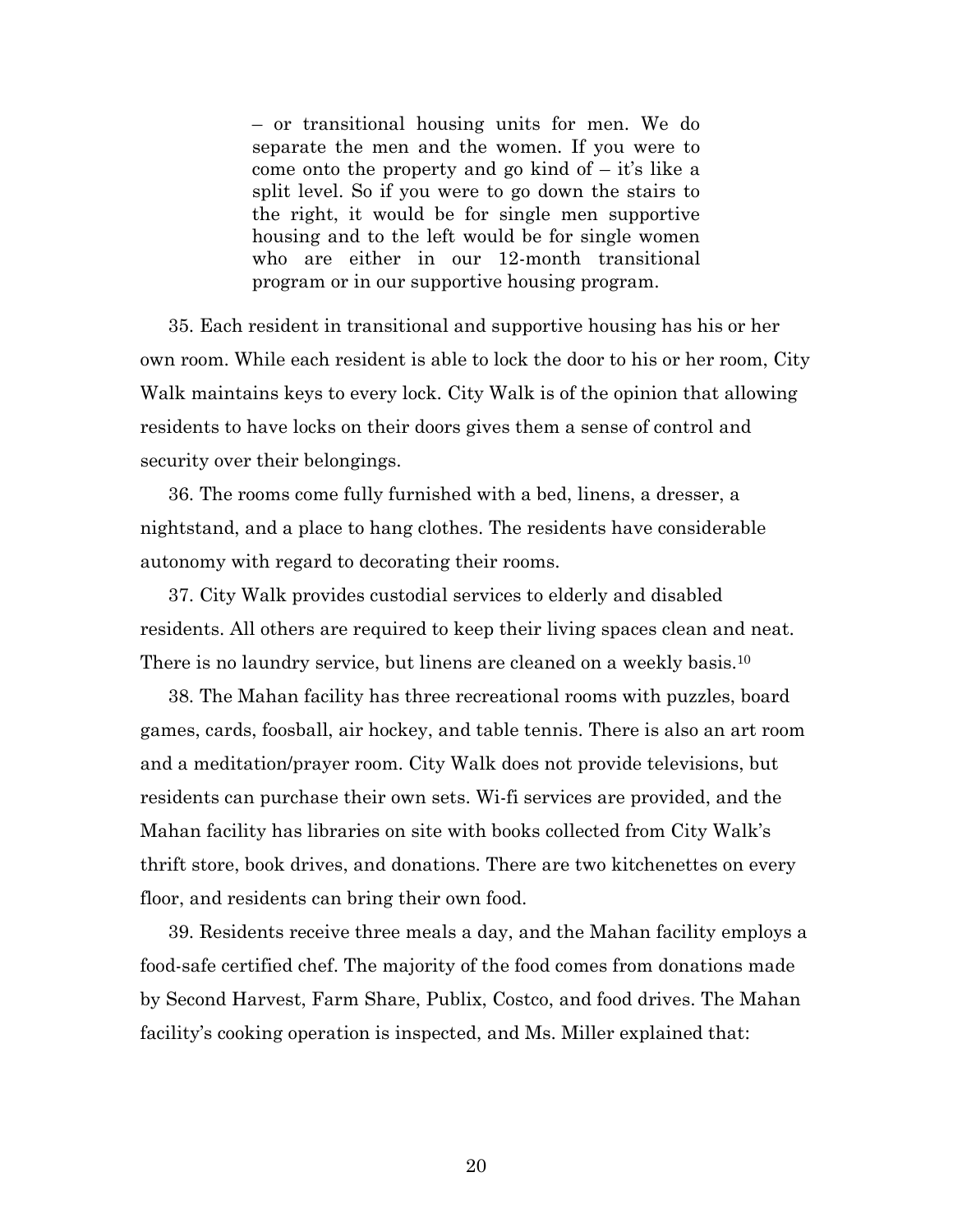[F]or any food that we have to cook say where there's meat involved, we do have a commercial food truck that's licensed by the Department of Health. And in order to be able to cook food and get food to cook from Second Harvest, they also inspect that and they also do inspect our food pantries as well. They inspect like how many times you have pest control come out and how the food is stored, the temperatures of all of our refrigeration and freezers. So our food service is definitely highly inspected.

40. The Mahan facility offers Bible studies three times a week and worship services on Tuesdays and Sundays. Ms. Miller explained that the attendees include residents and people from the community:

> We do have a lot of people who are experiencing some form of crisis. They've been former residents, they are current residents, they're people who are in some sort of a program, and we do have residents that come, but we also have business owners and homeowners and professionals and people that just work your regular jobs and own their own homes that are also members of our church.

41. The Mahan facility provides office space to two mental healthcare providers: Behavior, Inc. and Bright Future Behavioral Health. The former employs counselors who specialize in veterans' services and trauma therapy. Counseling is also provided for anger management. The latter provider's services are geared more toward substance abuse and vocational rehabilitation. Residents and those outside the Mahan facility can access all of the aforementioned services. Narcotics Anonymous and Alcoholics Anonymous meetings are available to the residents, and Ms. Miller offers religious counseling.

 $\overline{\phantom{a}}$ 

<sup>&</sup>lt;sup>10</sup> The Mahan facility currently provides external, propane-powered showers to its residents. Installation of showers inside the Mahan facility is dependent on City Walk obtaining the permit at issue in the instant case.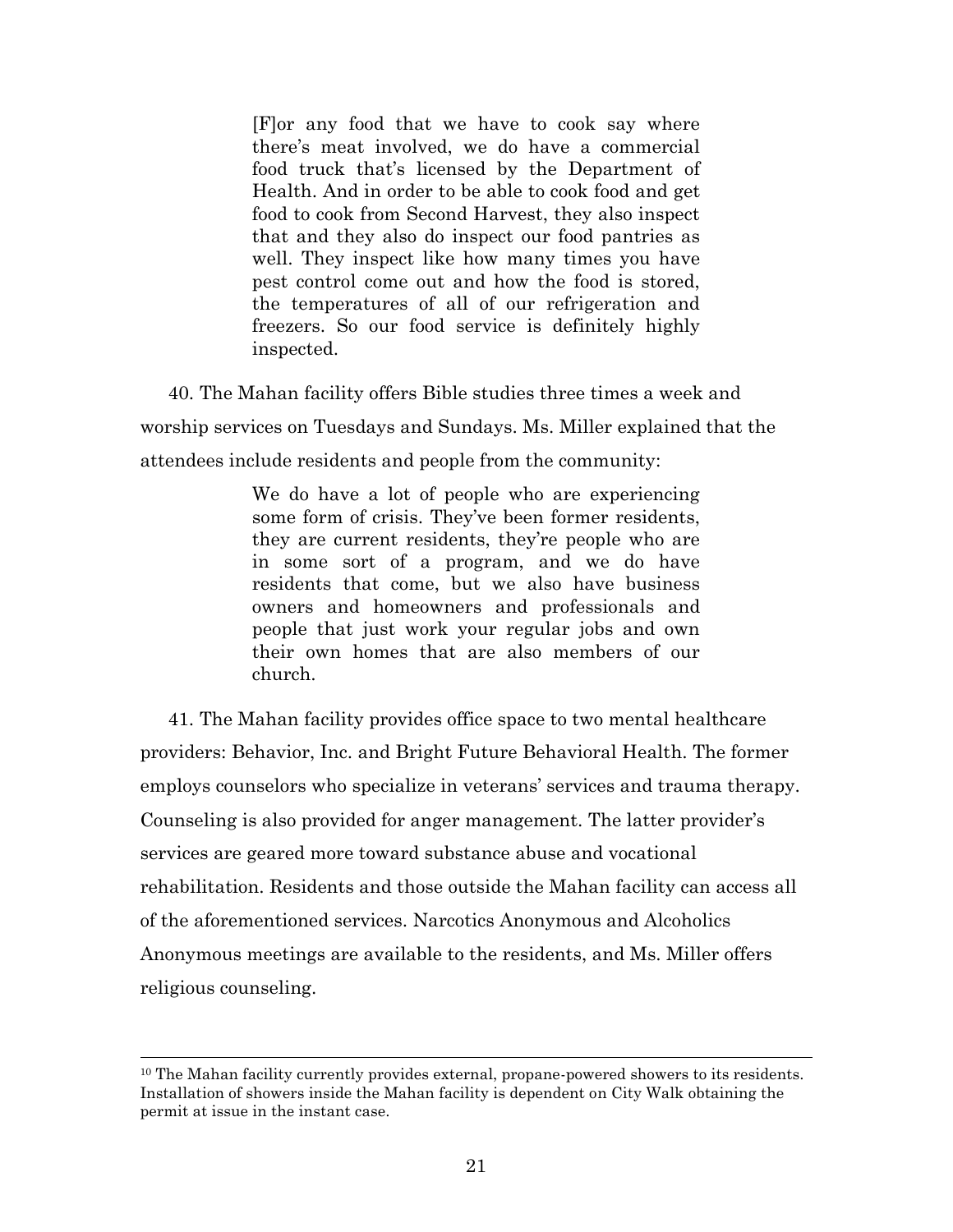42. City Walk holds a graduation ceremony and provides diplomas to those who complete the 12-month reentry and recovery program. VII. City Walk's Security Plan and the Death of Christopher Halligan

43. City Walk has a security plan for the Mahan facility. For instance, the agreement signed by the residents is not a lease. Therefore, if a resident does not follow City Walk's rules, then City Walk can immediately expel that resident as a trespasser without engaging in any legal process.<sup>11</sup>

44. As noted above, residents of the Mahan facility are able to keep their rooms locked, but bags are subject to being searched.

45. While there are no cameras in the residents' rooms, the Mahan facility has 19 surveillance cameras covering the interior and exterior of the facility, and those cameras are continuously monitored. The video from the cameras is retained for two weeks.

46. Ms. Miller stated that there are always at least two security personnel on site:

> So around dinner and check-in time, there are multiple staff and volunteers that are there. Once everybody's bedded down at 8:00 at night, it might be three or four people. Into the wee hours of like the last four hours of the night before breakfast, we always have two people who are awake. They're out walking the grounds, they're sitting in the office monitoring the cameras, everything's pretty calm, but we do have them staying just in case.

47. Christopher Halligan had been a resident of the Mahan facility since completing a detoxification program at the Apalachee Center in late May of 2021. He typically left the Mahan facility between 3:00 a.m. and 4:00 a.m., rode his bicycle to a construction site, worked all day, and then returned to the Mahan facility around 9:00 p.m. each night. Due to his work schedule, Mr. Halligan was usually not present when City Walk served meals, and it

 $\overline{a}$ 

<sup>11</sup> When necessary, City Walk requests that law enforcement assist with the removal of residents.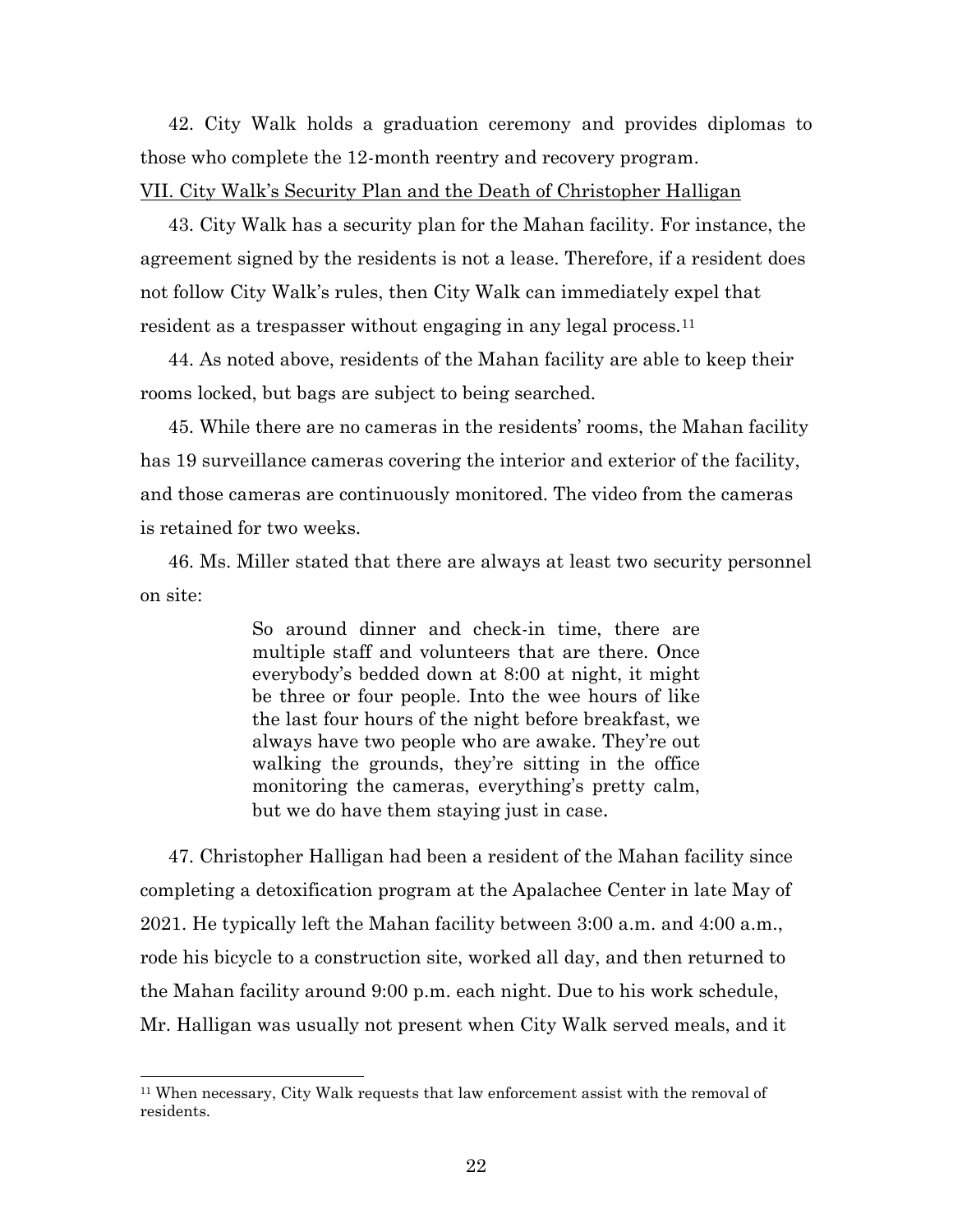was not unusual for staff at the Mahan facility to not see Mr. Halligan for extended periods.

48. The night of Wednesday, June 16, 2021, was the last time a City Walk staff member saw Mr. Halligan.

49. On June 18, 2021, City Walk personnel detected a noxious odor coming from Mr. Halligan's room. The police were called, and they found Mr. Halligan's body inside his room. While the medical examiner's report had not been issued by the time of the hearing, the state of Mr. Halligan's body suggested that he had been dead for 48 to 72 hours by the time the authorities arrived.

50. With regard to the cause of death, foul play is not suspected. Given Mr. Halligan's history as a chronic alcoholic and the presence of several empty liquor bottles in his room, alcohol poisoning may have played a role in his death. There is no evidence to support a finding that City Walk is to blame for Mr. Halligan's death.

#### VIII. City Walk's Application and Subsequent Denial

51. As mentioned above, City Walk did not obtain any approval from the City prior to initiating low barrier shelter operations at the Mahan facility in November of 2020. Accordingly, the City's Growth Management Office issued a voluntary compliance notice to City Walk on December 16, 2020.

52. The Mahan facility is situated in an area zoned as "office residential 2" or "OR2." The OR2 category allows uses that can be characterized as residential, office, recreation, and community service. However, community services are subject to additional review under the Code. Accordingly, OR2 zoning allows for TRFs, but an application, i.e., a Type B site plan, is required.

53. City Walk submitted its Type B site plan on February 3, 2021. By February 24, 2021, the City had received over 20 written comments from residents in the area around the Mahan facility, and most of the comments opposed City Walk's application. The concerns cited within the comments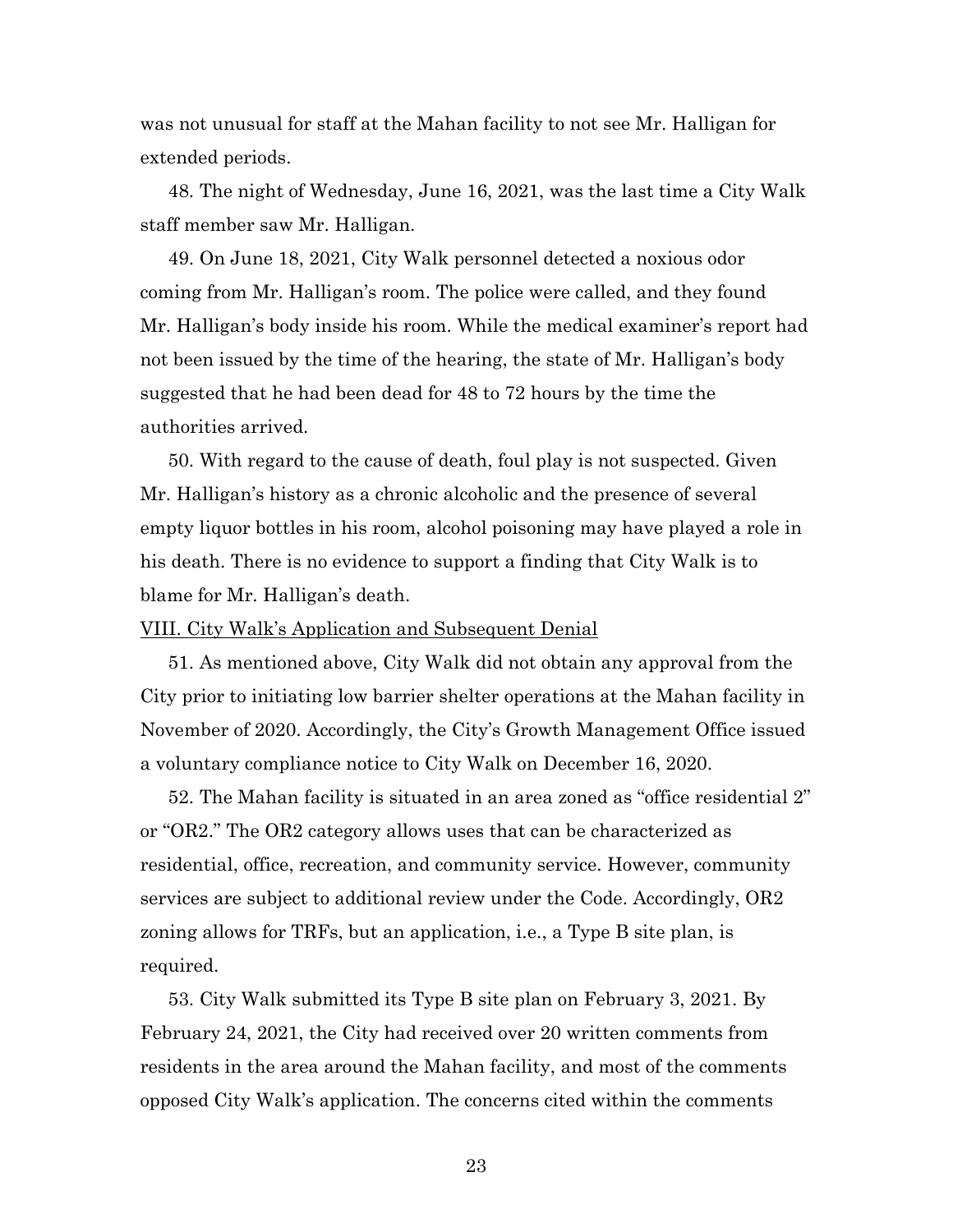included: harassment of neighbors; loitering/congregating/walking through neighborhoods; trespassing/entering businesses; employees of nearby businesses being afraid to enter or exit those businesses; customers being afraid to patronize neighborhood businesses; panhandling; rude behavior; aggressive behavior/fighting; disturbing the peace; property damage; lack of compatibility with surrounding properties; safety; proximity of children/schools/day care; sexual offenders/predators; presence of convicted criminals; alcohol use/drug dealing; urination/defecation; and lack of notice to the surrounding area prior to the opening of the Mahan facility.

54. The Tallahassee-Leon County Planning Department ("the staff") issued a Memorandum dated March 4, 2021, to the DRC that applied the criteria in Section 10-417(f) of the Code to City Walk's application and recommended denial. The staff<sup>12</sup> determined that "[t]he applicant has not adequately demonstrated that the proposed facility would not create or cause a private nuisance to adjacent properties. Information provided by TPD, staff contacts to surrounding property owners, and correspondence received from owners and tenants of adjacent and nearby properties, has led to the determination that the facility would cause or create a private nuisance to adjacent properties should it be approved and remain in operation."<sup>13</sup> The

 $\overline{a}$ 

<sup>12</sup> Susan Poplin works for the Tallahassee-Leon County Planning Department and authored the staff's memorandum recommending denial of City Walk's application. In describing the planning department's function, she stated that "[o]ne of our responsibilities as a staff planner is to review projects, like this one, for consistency with our Tallahassee-Leon County comprehensive plan. That's part of our review. And then in the case of type B projects, staff provides analysis and a recommendation to our development review committee member, in this case that's Mr. Russell Schneider."

<sup>&</sup>lt;sup>13</sup> The memorandum stated, "[t]he following are identified as significant issues by residents: 1) safety and concerns about continual trespass through neighborhoods; 2) the housing of sex-offenders within 500 feet of their existing residential neighborhoods; 3) at least one child care center within 550 feet; and 4) a change in the character of their existing neighborhoods. At public hearings residents voiced general safety concerns and identified changes in the community including the continual presence of persons that are panhandling, loitering, producing trash, toileting on private property, and drinking or using drugs. The accounts of additional persons loitering, panhandling and displaying aggressive behavior or mental illness are supported by the TPD records on calls and offenses as discussed elsewhere in this report."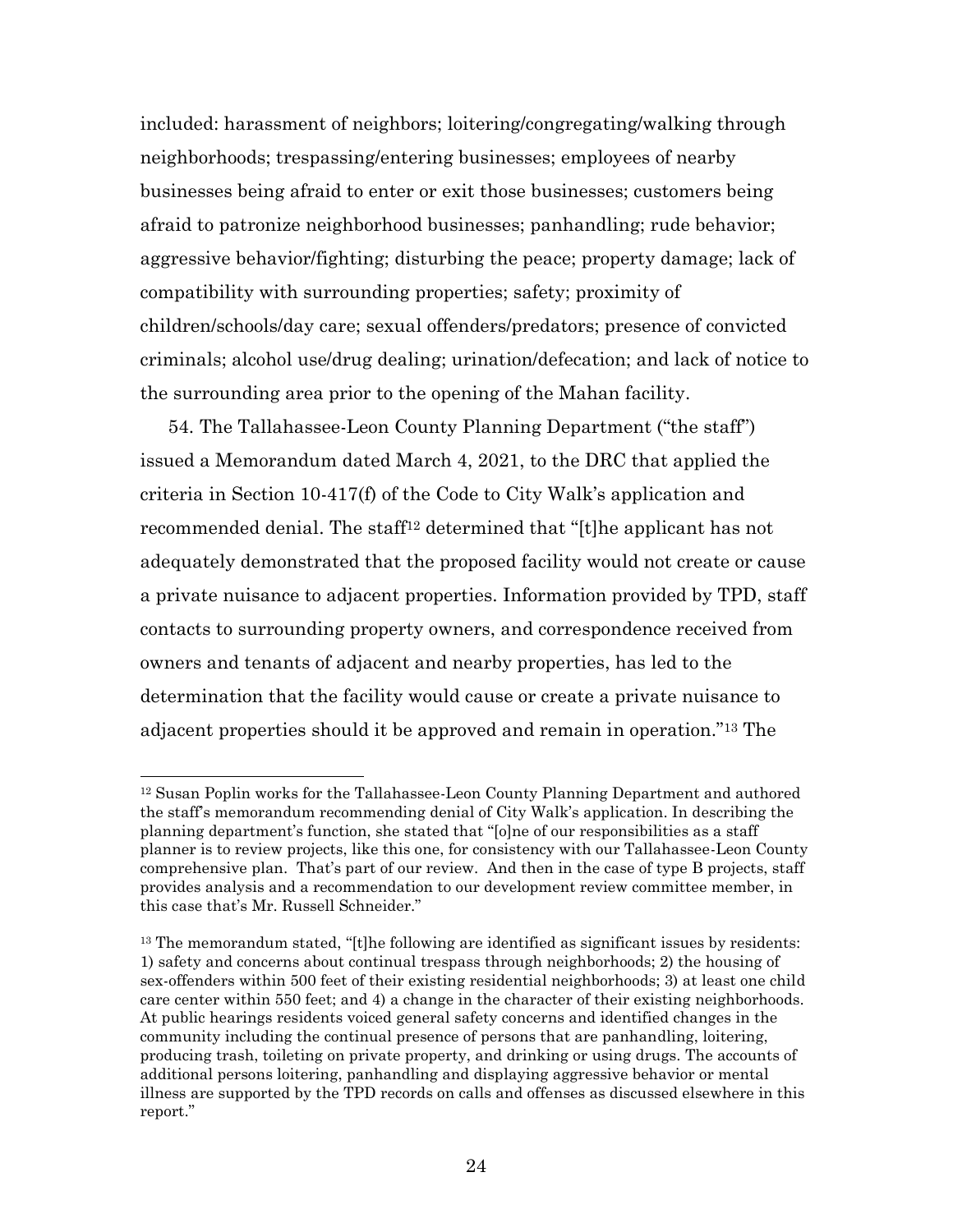staff also stated that "[r]ecognizing the potential for these activities to persist with the legal establishment of the facility, the application has not demonstrated how the operation of the facility or physical changes to the site will be sufficient in eliminating the potential for being [a] private nuisance in the future."

55. The staff's analysis of data from TPD led to the following comments:

From Attachment 2, Table 1, which is the .25 mile area [in the vicinity of the City Walk shelter], there are notable and substantial increases in Disorderly Conduct, Mentally Ill/Baker Act, Suspicious Persons, and Trespass (over 2000% increase in trespass calls and warnings in an area which had little or no such calls/offenses before the opening of City Walk.; 45-60% increase in disorderly conduct and mentally ill/baker act calls; and 141% increase in suspicious persons/incidents). Again, these calls and offenses are higher than the concentration and number in previous years.

The .5 mile area includes most of the corridor along Mahan Drive to the intersection with Magnolia Drive. Between 1709 Mahan Drive and this intersection, there are a number of small retail businesses and offices.

As shown in Attachment 2, Table 2, there are notable and substantial increases in Assault, Burglary, Disorderly Conduct, Resisting law enforcement, Mentally Ill/Baker Act, Suspicious Persons, Theft and Trespass. Increases are over 1000% for incidences of Resisting law enforcement and Trespass.

Similar analyses breaking down the data in key sections such as disorderly conduct, trespass, assault, theft, suspicious persons, and mentally ill/baker act show that calls in those areas in 2021 are over 10 times those in the previous 2 years for trespass and 11 suspicious persons. If call/offenses continue at the rate experienced in January 2021, they will significantly outpace the last 2 years.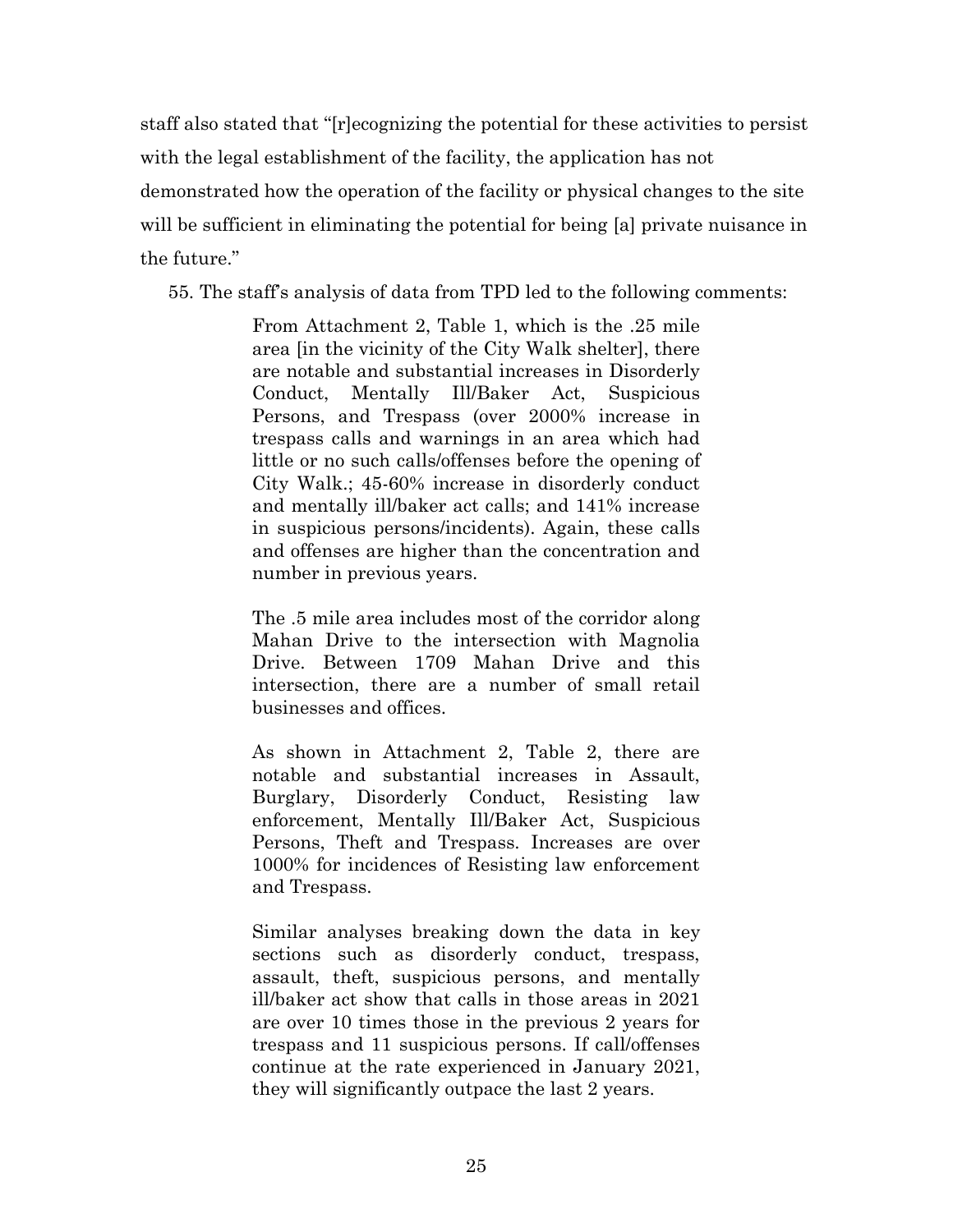56. Ms. Poplin described concerns with the Mahan facility's security plan as follows:

> It's not clear from this security plan what measures are taken to monitor those clients that are not given entry or are discharged from the facility due to the violation of rules or some other reason. And some examples, if you look at a Kearney Center, which is a homeless shelter. They have significant security, they are a secure campus, they have a fence around, there is limited entry. They have to go through – clients have to come in, they have to go through [a] metal detector, and they have to consent to a search. They are in-taken at the facility. I understand you have a different intake process now, but perhaps back then it really wasn't in this application what City Walk was doing. I'm just describing to you some of the experience or some of the information I have about another facility, which is in this case is the Kearney Center which is our primary homeless shelter in the community. So those things, they have some supervision and control over the residents. That's one thing that as a reviewer I did not see in this application for that specific criteria. I don't know if they were options, those options. If there were other options, they were not presented as part of that application or any of the – any of the post discussion from the review, any post discussion of the review . . .

57. The staff also determined that City Walk's application failed to demonstrate that its proposed TRF would not adversely impact existing uses within the area or change the character of the area. In other words, City Walk's application failed to demonstrate that its proposed TRF would not unreasonably adversely impact existing uses in the area or change the character of the area.

58. A February 26, 2021, memorandum from Keith Burnsed, the land use manager in the City's Growth Management Department, described findings similar to those discussed above: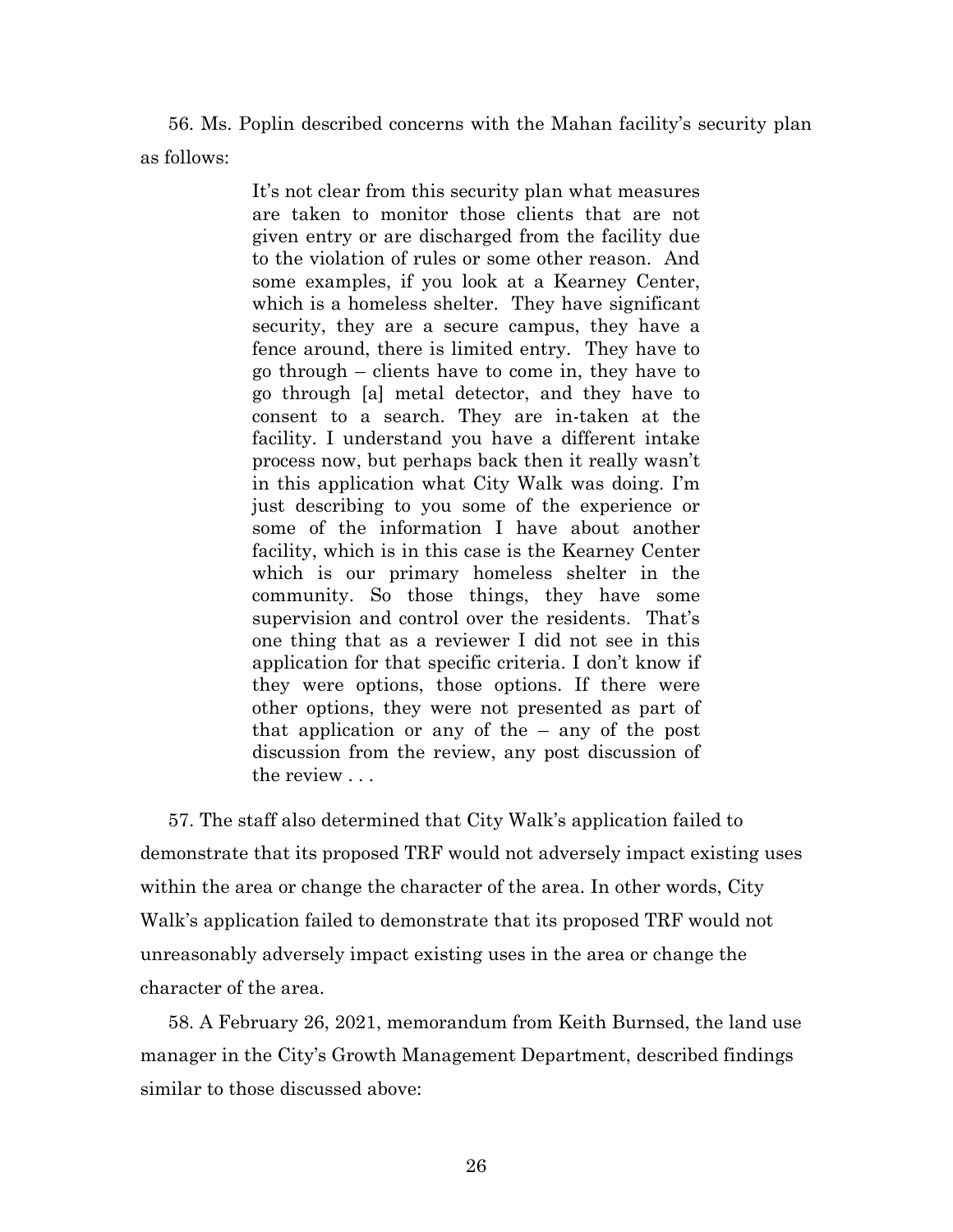The applicant has not adequately demonstrated that the proposed facility would not create or cause a private nuisance to adjacent properties. Information provided by the Tallahassee Police Department, staff contacts to surrounding property owners, and correspondence received from owners and tenants of adjacent and nearby properties, has led to the determination that the facility would cause or create a private nuisance to adjacent properties should it be approved and remain in operation. In fact, the information collected indicates that the facility has been a private nuisance to adjacent and nearby properties since its establishment at 1709 Mahan Drive. A summary of this information is provided below:

Two properties immediately adjacent to the site, Florida Therapy Services at 1713 Mahan Drive and Rehab Engineering Prosthetics at 1719 Mahan Drive, have reported several instances of harassment of customers and staff, loitering, trash being deposited on their property, and disturbing the peace (see Attachment 1 for comments provided by businesses in response to contact from staff).

Numerous other area businesses report similar issues as those immediately adjacent to the site, as well as panhandling, public urination, defecation, and other impacts.

Calls for Tallahassee Police Department service near the City Walk shelter have increased significantly since the shelter's opening. While this increase is consistent with experience at other existing facilities housing the homeless, the City Walk shelter is located in an area surrounded predominantly by residential properties and small businesses (see Attachment 2 for police calls for service data).

In discussion with staff, Tallahassee Police Department staff responsible for oversight of patrol activities in this area advised that homeless individuals are going into the residential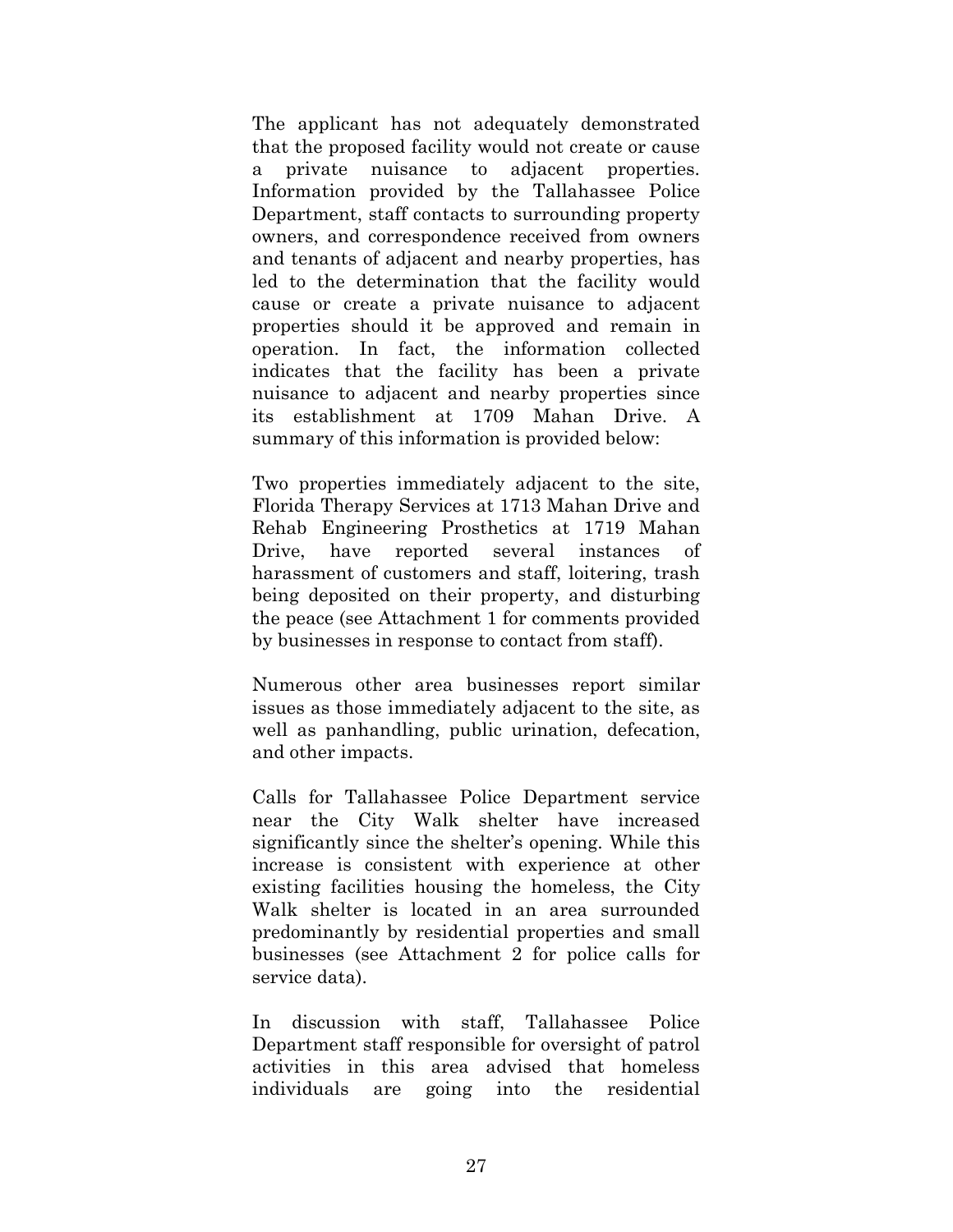neighborhood on the north side of Mahan, knocking on doors, and asking for money. The police department has had to shift resources to that neighborhood through their Community Oriented Policing and Problem Solving (COPPS) unit. Police staff also advised that none of these problems existed prior to December 2020. This neighborhood previously had nothing occur that would draw attention.

Public comments received indicate that residences near the site are being subjected to trespassing, trash, public drinking of alcohol and using or dealing illegal drugs, creating camps on private property, panhandling, and other concerns.

59. After meeting on March 8, 2021, the DRC issued a letter dated

March 9, 2021, to Ms. Miller stating that:

Following a review of the City Walk Type B Site Plan application, on March 8, 2021 the City of Tallahassee Development Review Committee determined that the application did not meet all of the criteria required by Section 10-417, as well as other pertinent sections of the Tallahassee Land Development Code, and by a vote of 5-0 denied the Type B Site Plan application. As a new Transitional Residential Facility requires Type B Site Plan approval under Section 10-417, a Transitional Residential Facility is not a permitted use at 1709 Mahan Drive. Therefore, effective immediately, the Transitional Residential Facility use must be discontinued.

## IX. Public Opinion Regarding City Walk's Application

60. When it was operating as a low barrier, cold weather shelter between November of 2020 and February 1, 2021, the Mahan facility would take homeless people in around 7:00 p.m. each day and then discharge them back into the community around 7:00 a.m. the next morning. People would then loiter in the surrounding area over the next 12 hours waiting for the Mahan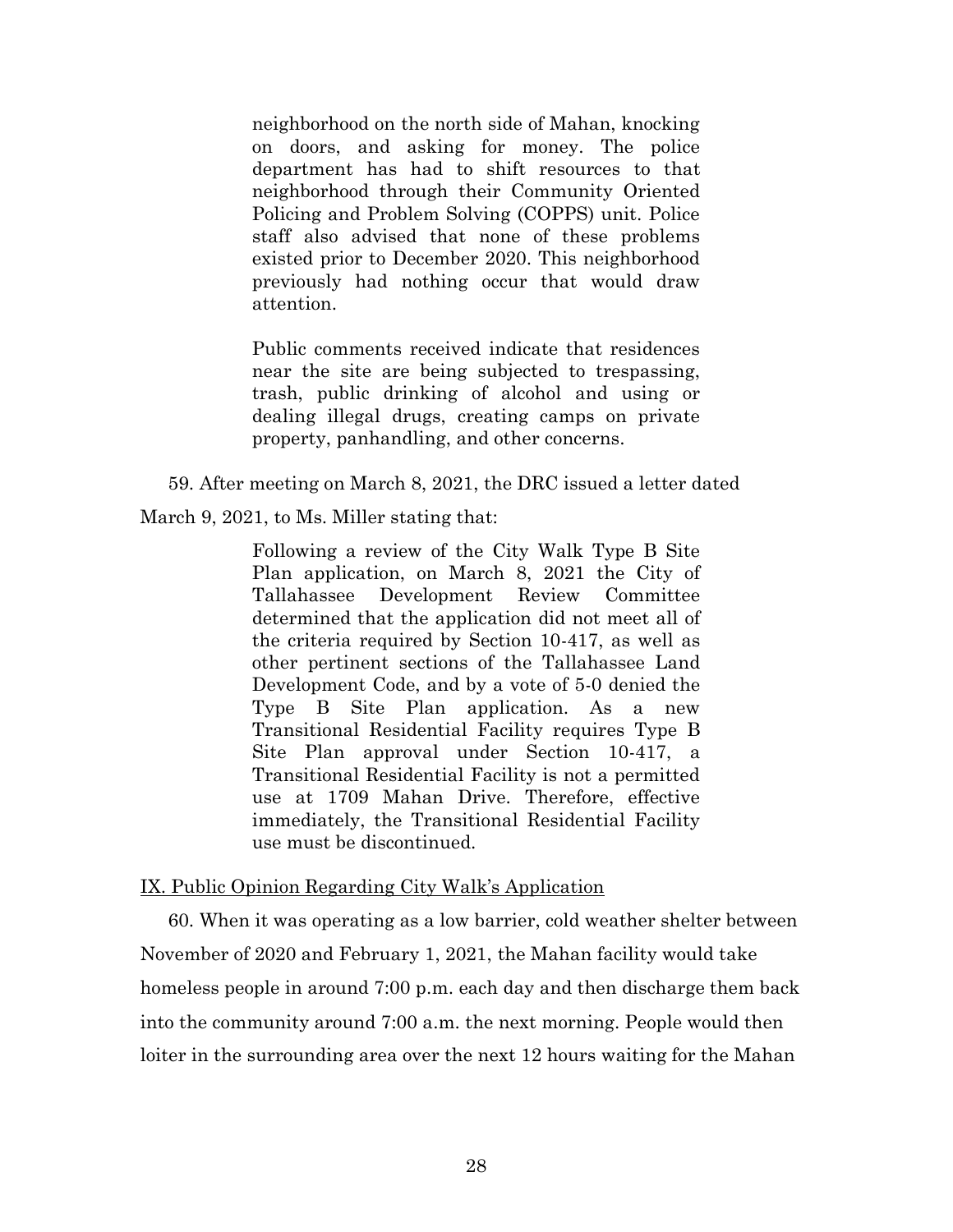facility to readmit them. That circumstance caused a great deal of disruption to the residents and businesses in the surrounding area.

61. Many people who live and work in the area surrounding the Mahan facility presented testimony, and the vast majority opposed the continued operation of the Mahan facility. In support of their opposition to the Mahan facility, members of the public described incidents such as: (a) seeing a man lying down in a gas station parking lot; (b) being afraid to walk, jog, or ride a bicycle in the immediate area; (c) worries about dangerous people being discharged from the Mahan facility and into the surrounding area after noncompliance with rules; (d) employees of surrounding businesses finding homeless people sleeping in or near doorways as they report to work; (e) employees and patrons of surrounding businesses being harassed and/or asked for money; (f) aggressive panhandling; (g) trespassing; (h) loitering; (i) threatening behavior; (j) the presence of sex offenders in close proximity to schools and a daycare; (k) increased trash in the area; (l) finding human waste on private property; (m) parents being afraid to allow their children to play outside without adult supervision; and (n) parents being afraid to allow their children to visit nearby businesses without being accompanied by an adult.

62. Many of the members of the public who testified did not specify when the incident or incidents they were describing occurred. Specifically, they gave no indication as to whether conditions in the area surrounding the Mahan facility improved once City Walk began operating a TRF in lieu of a low barrier shelter. Others who testified described recent incidents and gave an impression that conditions had not improved.<sup>14</sup>

 $\overline{a}$ 

<sup>&</sup>lt;sup>14</sup> The residents who testified in opposition to City Walk's application may have been motived by a fear that conditions in the area would revert back to how they were when the Mahan facility operated as a low barrier shelter. One resident who lives within 1,000 feet of the Mahan facility testified that "[d]ue to what we have seen and experienced because of City Walk being there, we do feel a little less safe in the neighborhood. We strongly believe that if City Walk is approved to stay that we might – I'm sorry, is approved to stay that what we experienced at the beginning of this year could possibly happen again."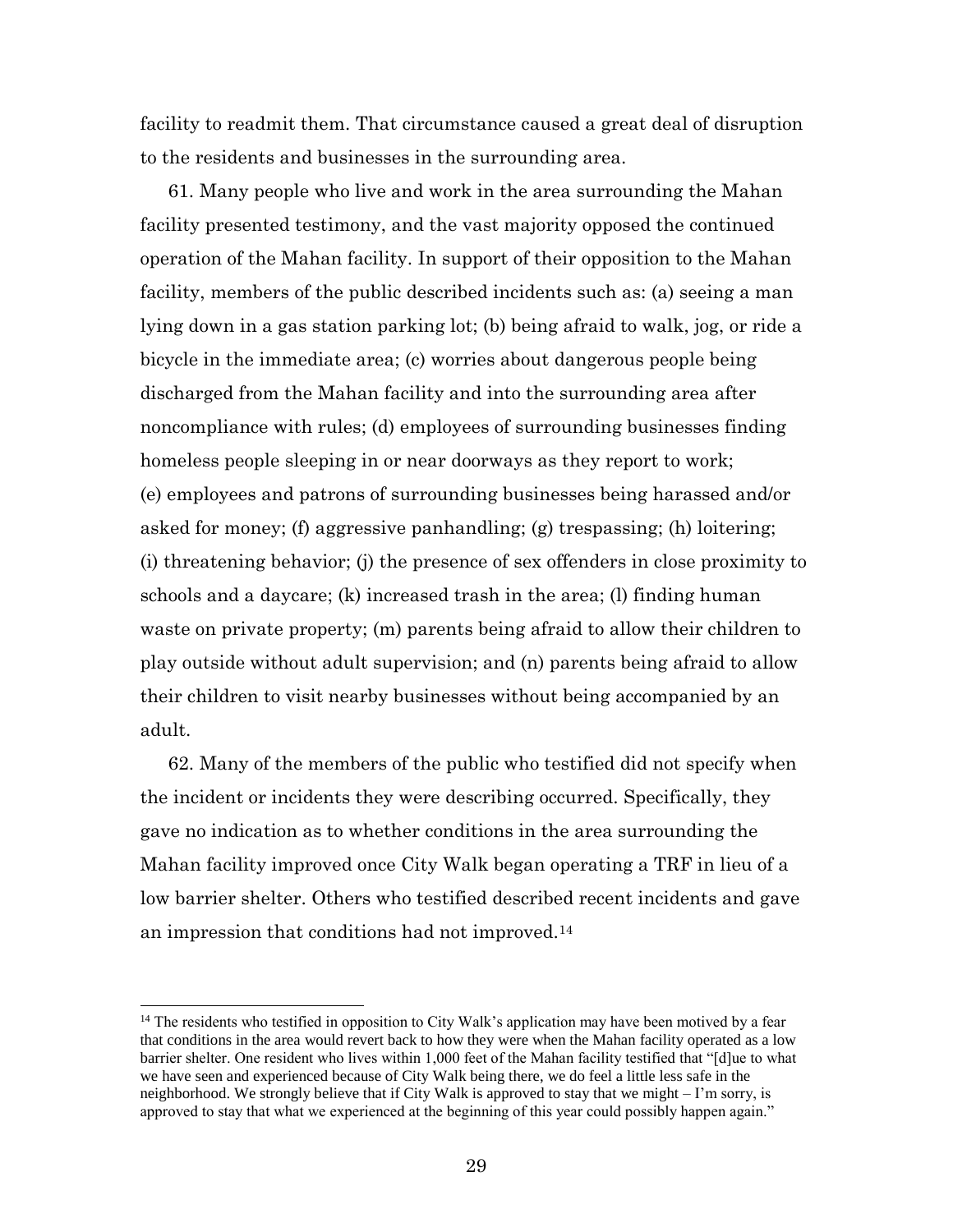63. In contrast, other witnesses indicated that conditions in the area surrounding the Mahan facility had improved and had substantially returned to what had existed prior to the Mahan facility's opening. For example, the City called TPD Sergeant Daryl Morris to testify, and he offered the following testimony on cross examination by City Walk:

> Q: In terms of the rate at which you've received calls [for police service], isn't it fair to say they have decreased over time, particularly from February to date?

A: That's correct.

Q: Do you have any reason – do you have any idea why those calls for service have decreased over time?

A: I believe because they opened the Kearney Center up and a lot of people went back to the Kearney Center, because they were moved out to North Monroe. Also, it has to do with some of the presence we've had in getting trespass letters signed by the businesses and getting signs put up in the windows which give officers the authority to have people leave the property.

64. Gina Graddy, the office manager for Rehabilitation Engineering at 1719 Mahan Drive, described how the presence of a low barrier shelter in close proximity to her employer resulted in more trespassing, trash, panhandling, and harassment of clients. Nevertheless, she acknowledged that there has been a decrease in such problems recently.

65. In addition, Mr. Burnsed agreed when he was asked "[i]s it fair to say that a common theme among the more recent complaints post report have been that there are still problems in the community but that the intensity of those problems has decreased over time?"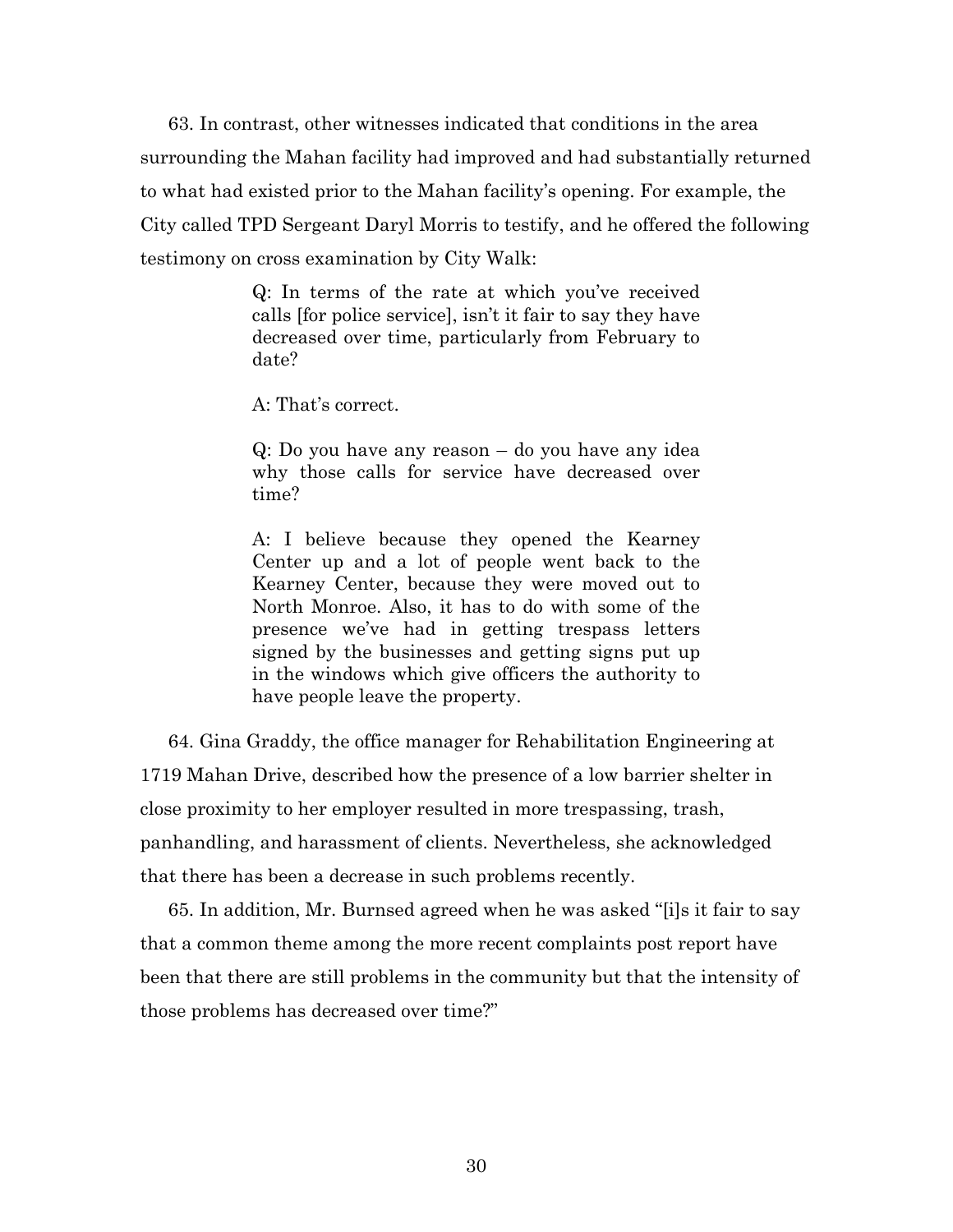#### X. Data from TPD

66. The City's analysis of City Walk's application was partially based on data regarding calls for service to TPD. The City used that data to conclude that the amount of crime in the area surrounding the Mahan facility had increased in 2021, with the implication that the Mahan facility was responsible for the increased crime. For instance, a summary sheet accompanying the TPD data reports the following increases in particular crimes within a .25 mile radius of the Mahan facility for the first six months of 2021: batteries up 239%; incidents involving mentally ill individuals up 45%; incidents involving suspicious persons/incidents/vehicles up 94%; grand thefts up 45%; the number of trespass warnings up by 1,100%; and the number of trespassing incidents up by 1,131%. Similar increases are reported within a .5 mile radius of the Mahan facility: aggravated assaults up by 256%; batteries up by 248%; incidents involving intoxicated persons up 71%; incidents of lewd and lascivious conduct up 700%; incidents of resisting arrest/obstructing a law enforcement officer up 220%; robberies up 1,500%; incidents involving suspicious persons/incidents/vehicles up 56%; grand thefts up 21%; the number of trespass warnings issued up 589%; and the number of trespassing incidents up 625%.

67. However, an examination of the underlying data indicates that the aforementioned numbers do not give a complete picture. With regard to the crime data pertaining to the area within a .25 mile radius of the Mahan facility for the first six months of 2021, there have been no calls pertaining to aggravated assault; aggravated battery; assault; auto theft; commercial burglary; child abuse; criminal mischief; disorderly intoxication; drug violations; intoxicated persons; lewd and lascivious conduct; loitering/prowling; resisting/obstructing a law enforcement officer; armed robbery; strongarm robbery; or sexual battery.

68. There was a decrease in calls pertaining to disorderly conduct for the area within a .25 mile radius of the Mahan facility. While the yearly average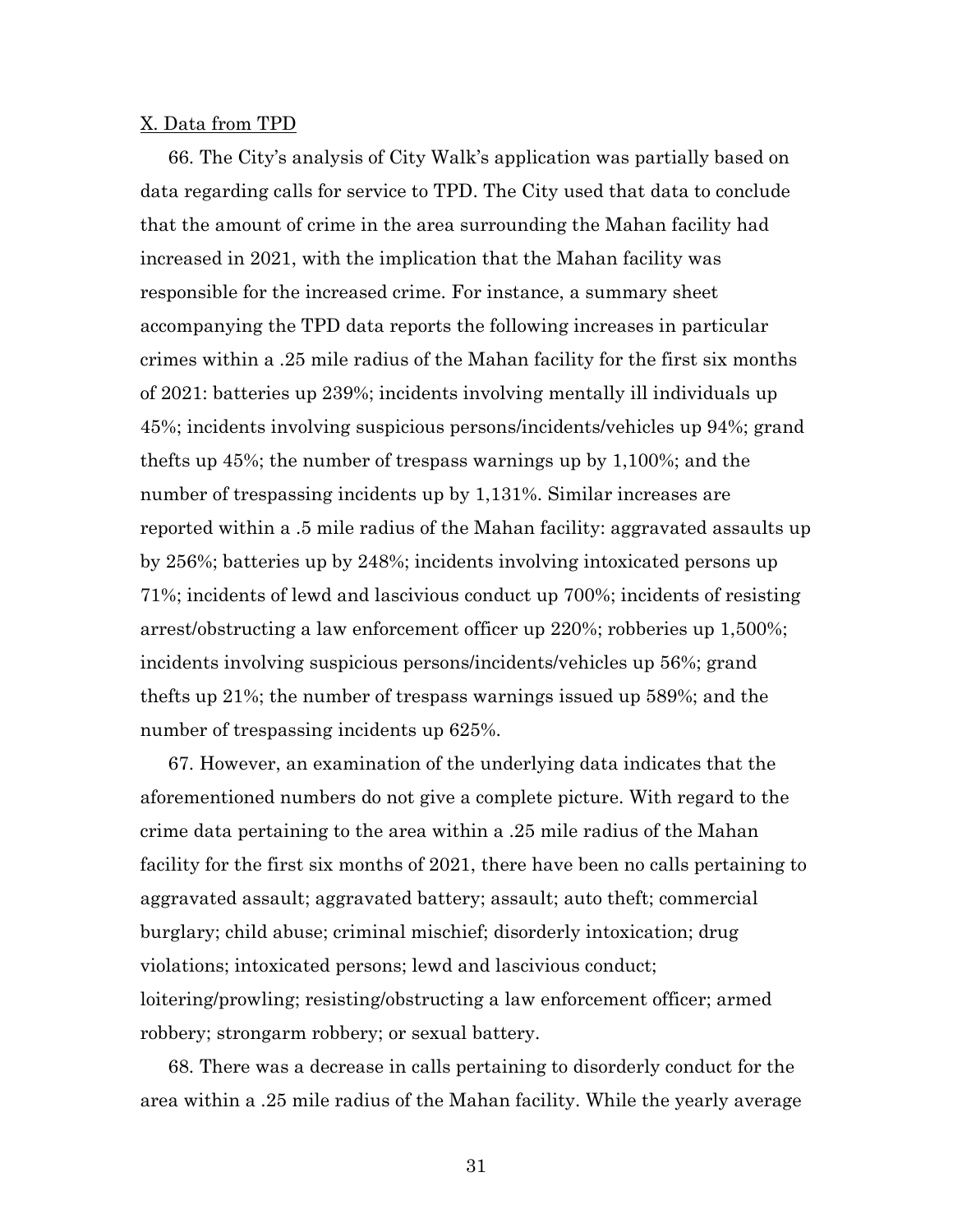from 2013 through 2020 was 12.6 incidents, there were only five for the first six months of 2021. As for grand theft, the one call from the first half of 2021 compares to a yearly average of 1.4 calls from 2013 through 2020.

69. As for the large percentage increases in the calls pertaining to certain crimes, there were seven calls for service relating to battery during the first six months of 2021 for the area within a .25 miles radius of the Mahan facility, and the yearly average for the period from 2013 through 2020 was 4.1 calls. There were four calls during the first six months of 2021 pertaining to mentally ill persons, and the yearly average from 2013 through 2020 was 5.5. While the percentage increases are large, the actual numeric values are not.

70. The number of calls pertaining to trespassing and suspicious persons did increase during the first half of 2021, but the pertinent numbers are also small. For example, there were 15 calls about trespassing with warnings being issued, 10 pertaining to trespassing without warnings, and 33 pertaining to suspicious persons. During the 2013 through 2020 time frame, the yearly averages for trespassing with warnings, trespassing, and suspicious activity were 2.5, 1.6, and 34.0 respectively. The increase in calls could be attributable to residents being more alert to such activity following City Walk's operation of a law barrier shelter.

71. As for the area within .50 miles of the Mahan facility, there were no calls pertaining to aggravated battery; assault; child abuse; criminal mischief; disorderly intoxication; loitering/prowling; armed robbery; strongarm robbery; or sexual battery.

72. As was the case with the data pertaining to the .25 mile radius around the Mahan facility, the large percentage increases for certain calls within .50 miles of the Mahan facility was also based on small numbers. For example, there were two aggravated assaults, 20 batteries, three incidents of intoxicated persons, one incident of lewd and lascivious conduct, one incident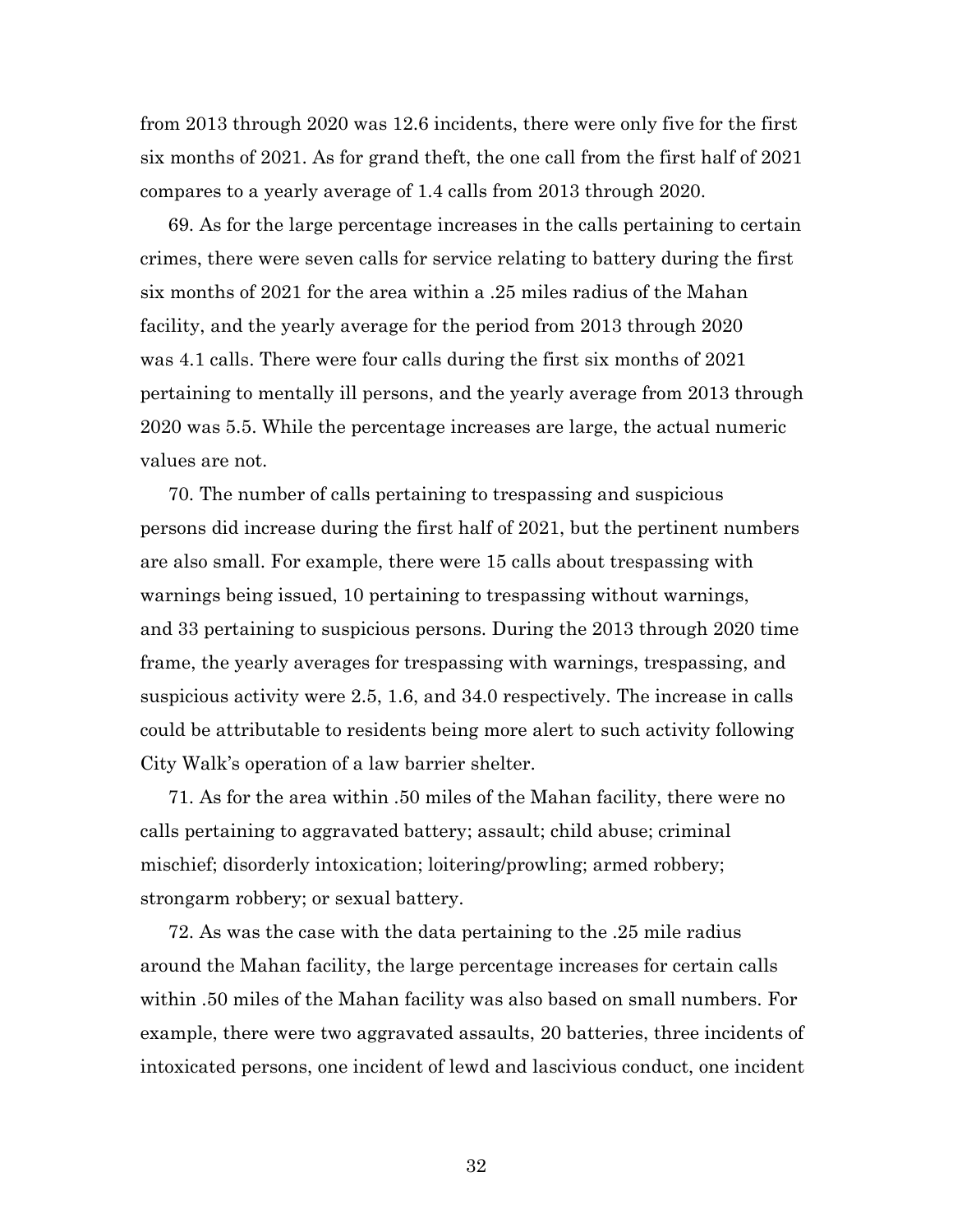of resisting/obstructing a law enforcement officer, and one incident of sudden snatching robbery. The number of batteries, 20, is an outlier.

73. The number of calls pertaining to trespassing and suspicious persons did increase during the first half of 2021 for the area within a .50 mile radius around the Mahan facility, but the pertinent numbers are still small. For example, there were 31 calls about trespassing with warnings being issued, 24 pertaining to trespassing, and 112 pertaining to suspicious persons. During the 2013 through 2020 time frame, the yearly averages for trespassing with warnings, trespassing, and suspicious activity were 9.0, 6.6, and 143.6 respectively. The increases could be attributable to residents being more alert to such activity following City Walk's operation of a law barrier shelter.

74. In addition to the foregoing, the data does not acknowledge the existence of at least one known homeless encampment within .50 miles of the Mahan facility, i.e., the encampment under a bridge on Magnolia Avenue near the building that formerly housed the Tallahassee Democrat. The data also does not acknowledge the multiple other encampments in close proximity to the Mahan facility. Nor does the data link any increases in particular crimes to residents of City Walk's TRF.

75. In sum, the service call data from TPD is inconclusive as to whether the crime rate is worsening in the area around the Mahan facility, and it does not demonstrate that City Walk is responsible for any increase in crime.

# XI. Ultimate Findings

76. The testimony from residents and business owners was compelling with regard to the impact City Walk's low barrier shelter had on the surrounding area. When City Walk was operating a low barrier shelter between November of 2020 and February 1, 2021, it was a nuisance, failed to address the needs of the residents and businesses in the surrounding area, and unreasonably, adversely impacted the character of the surrounding area within the meaning of section 10-417(f). In retrospect, operating a low barrier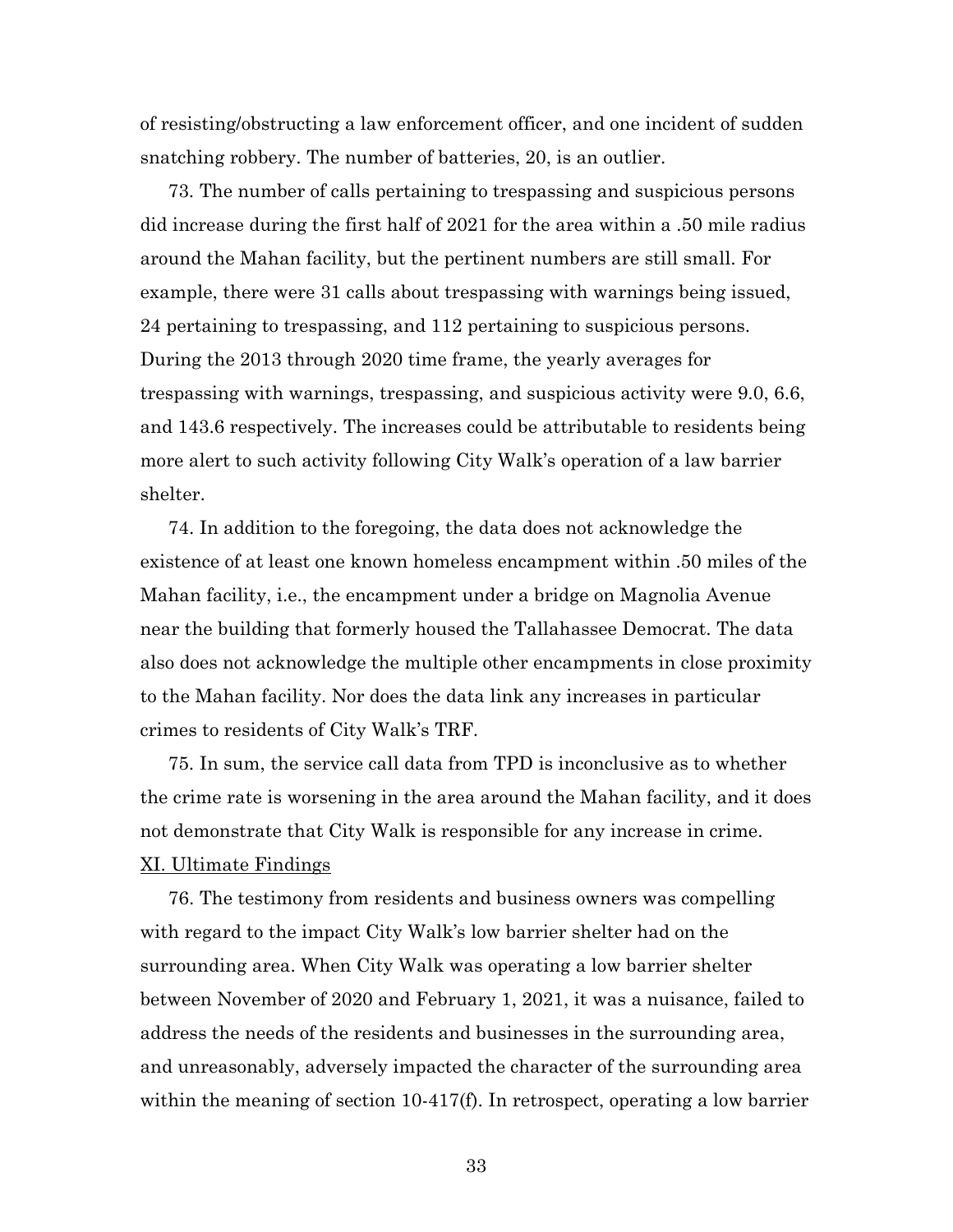shelter at 1709 Mahan Drive was ill advised, and the resulting, detrimental impact on the surrounding area is probably why so many residents are opposed to City Walk operating a TRF at the Mahan facility.

77. However, the focus of the instant case should not be City Walk's operation of a low barrier shelter at the Mahan facility between November of 2020 and the end of January 2021. Instead, the focus should be on City Walk's operation of a TRF at the Mahan facility since February 1, 2021, and the impact thereof on the surrounding community. In that regard, City Walk, by a preponderance of the competent, substantial evidence, presented a prima facie case that it can satisfy the minimum criteria for a TRF set forth in section 10-417(f). Also, the City failed to carry its burden of demonstrating that City Walk cannot satisfy the criteria in section 10-417(f) that served as the basis for the DRC's decision to deny the application. Specifically, the City failed to demonstrate that: (a) the Mahan facility's operation as a TRF will create or cause a private nuisance; (b) that the Mahan facility has failed to implement adequate security measures or address the needs of the residents and businesses in the surrounding area; or that (c) the Mahan facility will unreasonably adversely impact existing uses of the surrounding area or change its character. The testimony from residents and business owners did not persuade the undersigned that the problems in the area resulting from City Walk's operation of a low barrier shelter persisted after the transition to TRF operations. While there is conflicting evidence on this point, the totality of the evidence indicates that conditions in the area surrounding the Mahan Facility have substantially returned to normal following the transition.

78. To whatever extent that homeless people are presently causing problems in the area surrounding the Mahan facility, it is unjustified to automatically assume that a City Walk resident is responsible. First of all, there have been homeless encampments in the surrounding area long before the Mahan facility began operations. The City presented no persuasive evidence that the operation of a TRF on Mahan Drive since February 1, 2021,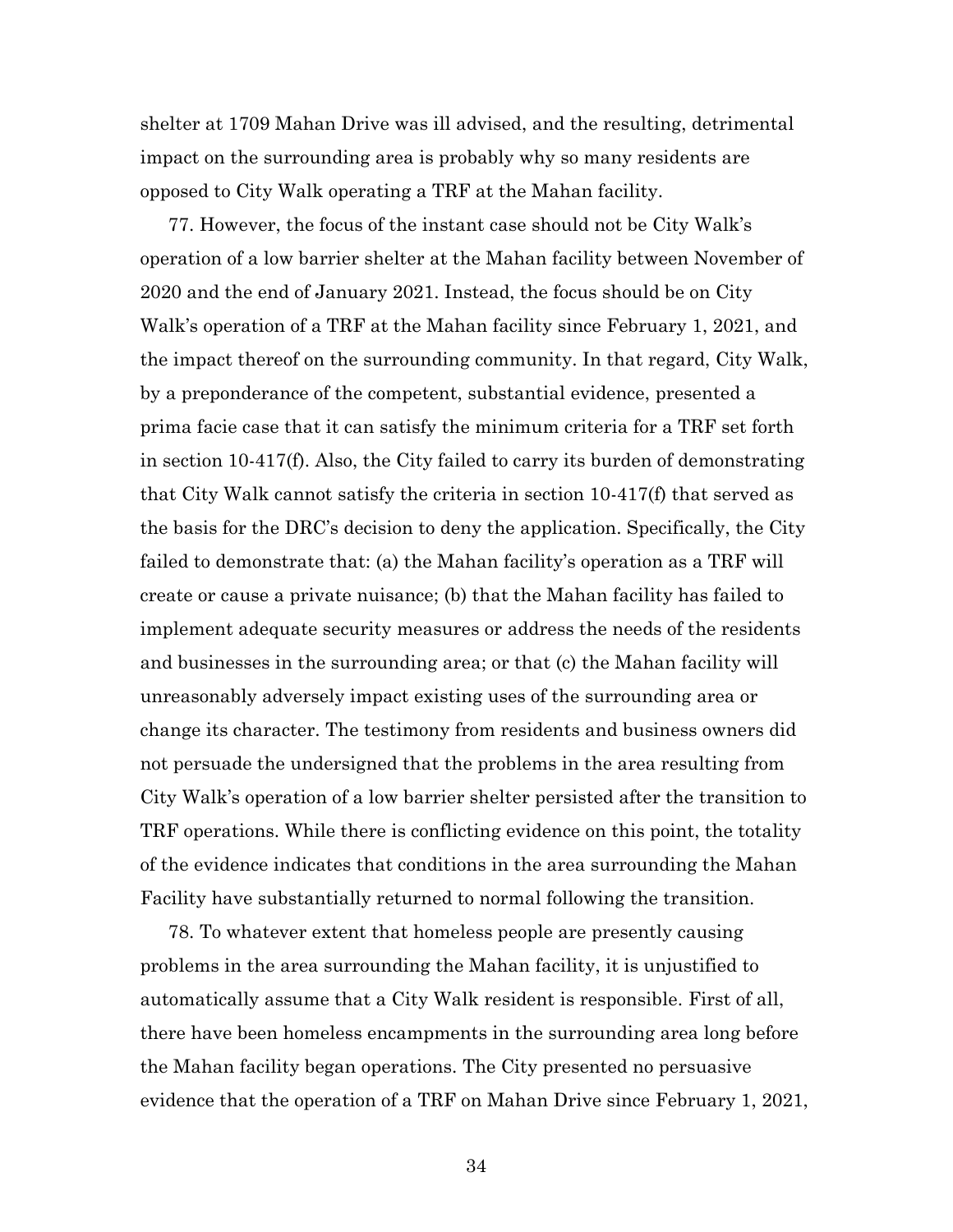has led to an increase in the number of homeless people in the area surrounding Mahan Drive. Furthermore, the residents of the Mahan facility in supportive and transitional housing are gainfully employed, and the City presented no evidence that any resident of City Walk's TRF has committed any crime or caused a resident to place a call for police service. Also, the City's crime data was inconclusive as to whether the pertinent area has experienced an increase in crime since February 1, 2021, and it did not demonstrate that City Walk's presence on Mahan Drive has led to an increase in crime. Thus, the City did not prove that the Mahan facility is a nuisance or that its presence has changed the character of the surrounding area.

79. Despite the tragedy involving Christopher Halligan, the City did not demonstrate that City Walk's security plan is inadequate. Nevertheless, the residents and business owners who testified during the final hearing raised valid concerns. In order to address those concerns, any approval of City Walk's application to operate a TRF at the Mahan facility should include the following conditions:<sup>15</sup> (a) maintain current security protocols which must include camera surveillance monitored in real time with dedicated staff patrolling the grounds; (b) no resident discharges between the hours of midnight and 7:00 a.m.; (c) if there is an urgent need that requires discharge of a resident between the hours of midnight and 7:00 a.m., then City Walk shall obtain the assistance of law enforcement or private security; (d) vigorous enforcement of City Walk's existing prohibitions against panhandling, loitering, traveling through certain neighborhoods, and patronizing certain businesses; (e) no acceptance of anyone who has

 $\overline{\phantom{a}}$ 

<sup>&</sup>lt;sup>15</sup> City Walk suggested in its Proposed Recommended Order that any approval could be conditional in nature, and several of the conditions enumerated herein are drawn directly from those suggested by City Walk. Section 9-155 of the City's Land Development Code applies to Type B reviews of new TRFs and indicates that the DRC can attach conditions to an approval. Specifically, section 9-155(10)(j) pertains to DRC review and states that the DRC "shall review the plans at their next regularly scheduled meeting, prepare and submit to the chair a preliminary decision with an itemized list of findings of fact which support approval, approval with conditions, or denial of the application . . ."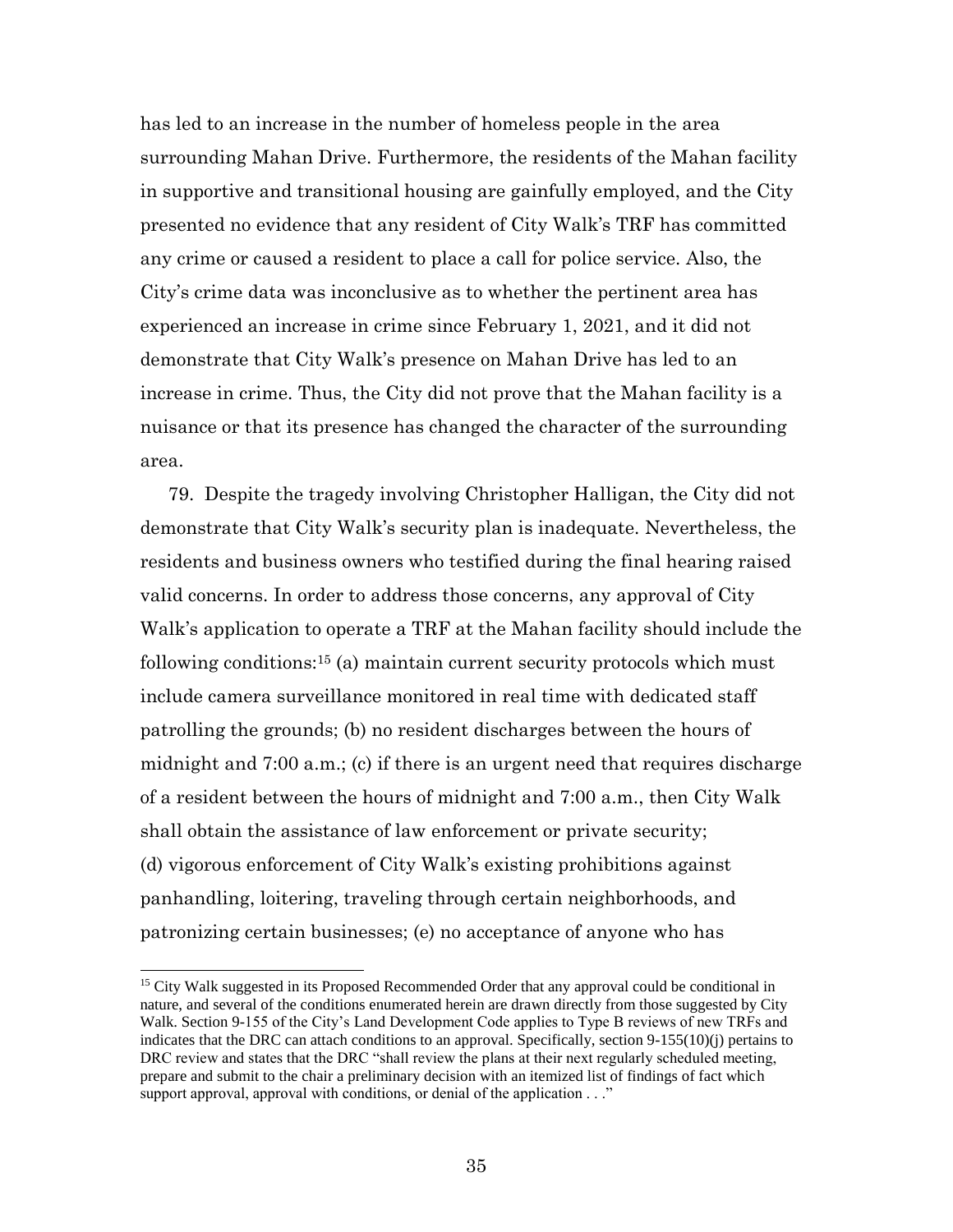been convicted of a sex-related offense; (f) no admission of anyone who is prohibited by statute from residing at the Mahan Facility due to the proximity of schools and daycare facilities; (g) capping the number of fulltime residents at 64; (h) no provision of basic necessities such as food and clothing to anyone who is not a resident; (i) maintenance of a resident log in order to assist with ascertaining residents' whereabouts; and (j) implementation of random and routine checks for contraband in the residents' rooms.

#### CONCLUSIONS OF LAW

80. A set of bylaws ("the Bylaws") governs the actions of the Tallahassee-Leon County Planning Commission when it is acting in its capacity as the Planning Commission, the Local Planning Agency, and the Land Development Regulation Commission.

81. Article IX of the Bylaws sets forth procedures governing formal, quasi-judicial proceedings and provides that decisions by the DRC regarding Type B Site Plans are final 15 calendar days after they are rendered unless a party timely files a petition for formal quasi-judicial proceedings:

> Decisions of the City of Tallahassee Land Use Administrator, the City of Tallahassee Director of Growth Management or Designee, the City Development Review Committee, and the Leon County Administrator or Designee, which are set forth above, are subject to formal quasi-judicial proceedings by the Planning Commission under this Article IX of Part I. Such decisions shall be final fifteen calendar days (thirty calendar days if the project is located within the City) after they are rendered unless a party timely files a petition for formal quasi-judicial proceedings together with the appropriate filing fee. Should a party petition for formal quasi-judicial proceedings, the decision under review will become proposed action until the final decision is made, after conducting a de novo formal quasi-judicial proceeding.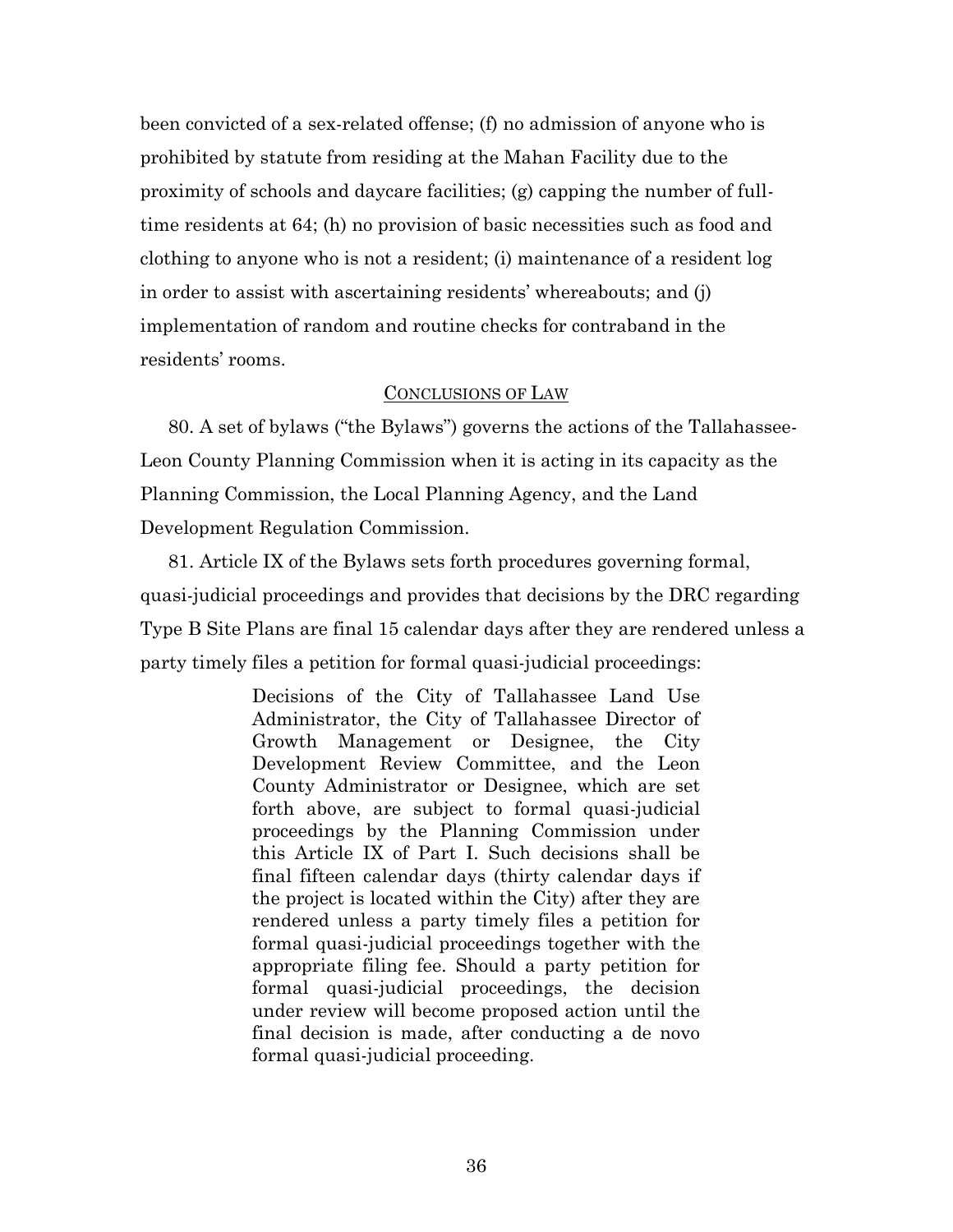82. After the Clerk of the Planning Commission transmits a petition for a formal quasi-judicial proceeding to DOAH, and an evidentiary hearing is held, Section 5 of Article IX provides that the Administrative Law Judge's recommended order,

> shall be based upon competent, substantial evidence. Pursuant to F.S. Section 163.3215(4)(f), the standard of review applied by the [ALJ] in determining whether a proposed development order is consistent with the comprehensive plan shall be strict scrutiny in accordance with Florida law.<sup>[16]</sup> The [ALJ] shall not be bound by strict rules of evidence, nor limited to consideration of such evidence as would be admissible in a court of law, but may exclude irrelevant, immaterial, incompetent, or unduly repetitious testimony or evidence. Hearsay evidence will be accepted. However, the [ALJ] shall not make a finding that is based solely on hearsay, unless the hearsay would be admissible in a judicial proceeding under the Florida Evidence Code. The [ALJ] shall rule on any objections made at the evidentiary hearing.

83. As for the burden of proof, Section 5 of Article IX further provides that,

[i]n de novo, formal quasi-judicial proceedings, the initial burden of proof shall be on the applicant. Once the applicant establishes his or her entitlement to approval by submittal of competent, substantial evidence supporting the approval (referred to by the courts of this state as a "prima facie case"), the burden of proof will shift to the petitioner(s) to rebut the evidence submitted by the

 $\overline{\phantom{a}}$ <sup>16</sup> To the extent that resolution of the instant case turns on an interpretation of the Code, the reference to "strict scrutiny" indicates that the DRC's decision to deny City Walk's application is entitled to no deference. *See geneally Dixon v. City of Jacksonville*, 774 So. 2d 763 (1st DCA 2000)(stating that "[b]ecause we conclude that the issue before us is one that is 'easily subject to examination for strict compliance with the plan,' we apply the standard of strict scrutiny to resolve it, a process which involves a detailed examination of the development order for exact compliance with, or adherence to, the comprehensive plan. We reject, moreover, the City's argument that deference should be given to the City's interpretation of a law which it administers, thereby requiring its approval so long as its construction falls within the range of possible interpretations. We are instead presented with a question which is purely one of law, and we are not constrained by more deferential standards from substituting our judgment for that of the lower tribunal.").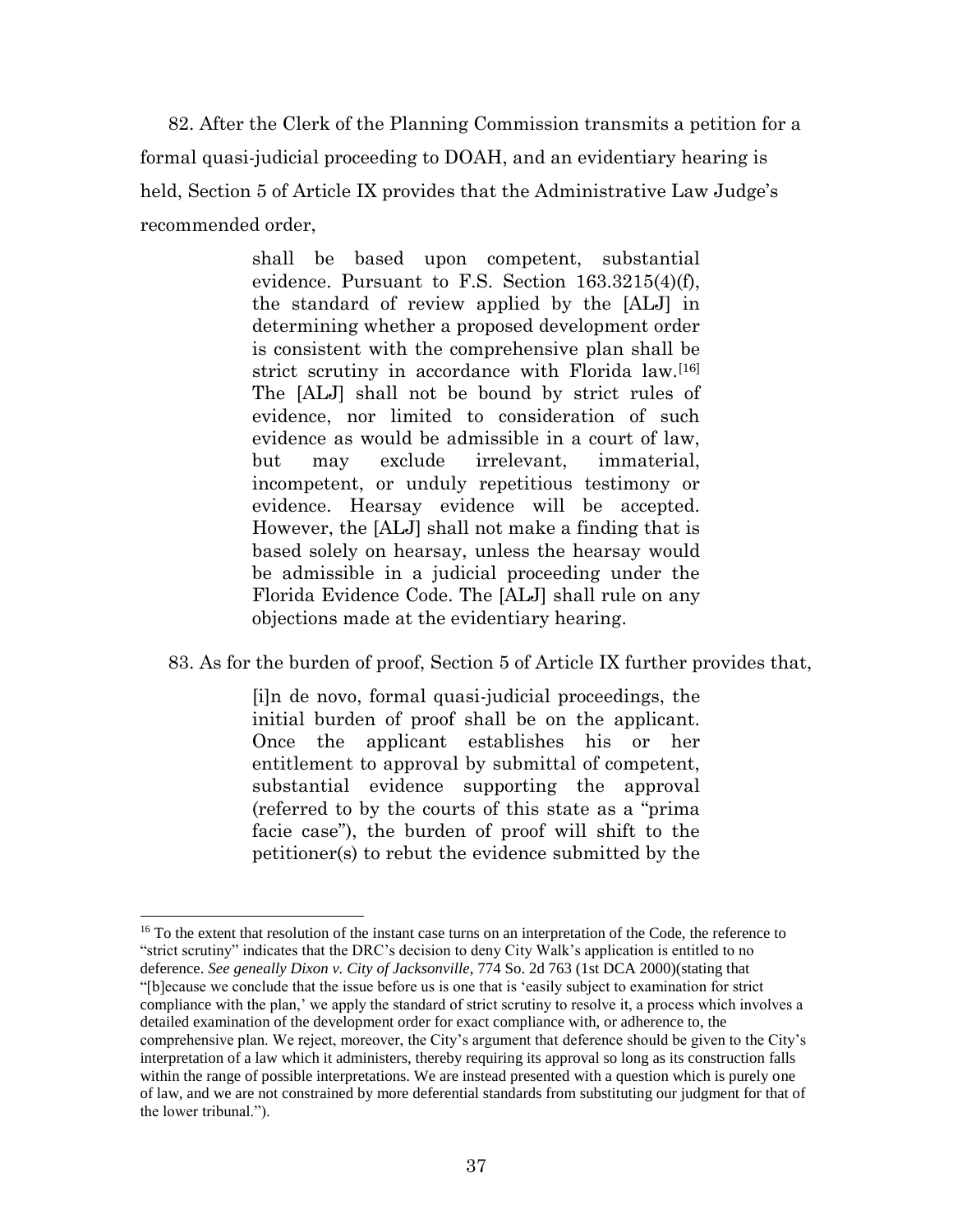applicant. The decision under appeal will be treated as a staff report.

84. While Section 6 of Article IX states that chapter 120, Florida Statutes, does not apply to proceedings such as the instant case, it notes that the following provisions of the Florida Administrative Code do apply: rules 28- 106.104 (except subsection (8) thereof), 28-106.108, 28-106.110, 28-106.203, 28-106.211, 28-106.213, and 28-106.215.

85. Furthermore, Section  $10(g)$  of Article IX provides that the Planning Commission, after considering exceptions to the recommended order and responses to those exceptions, shall,

> adopt the recommended order, adopt the recommended order with changes, or direct staff to prepare a revised order. The Planning Commission may also remand the recommended order to the [ALJ] if additional findings are necessary. The Planning Commission shall not change any findings of fact reached by the [ALJ] unless after review of the entire record, the Planning Commission finds there is no competent substantial evidence to support the [ALJ]'s findings. The Planning Commission may change conclusions of law if it is found that the administrative law judge did not apply the correct law. If the Planning Commission directs staff to prepare a revised order consistent with its vote, the revised order shall be submitted to the Planning Commission at its next regularly scheduled meeting for final action.

86. With regard to the instant case, City Walk established a prima facie case that its application satisfies the "minimum criteria for the issuance of site plan approval" in subsection (f) of section 10-417. Establishing a prima facie case is not difficult. *See generally Mizell v. Miami-Dade Cnty.*, 342 F. Supp. 2d 1084, 1089 (S.D. Fla. 2004)(noting that demonstrating a prima facie case in the employment discrimination context is not onerous; it requires only that a plaintiff establish facts sufficient to support an inference of discrimination). The focus of this analysis is not City Walk's operation of a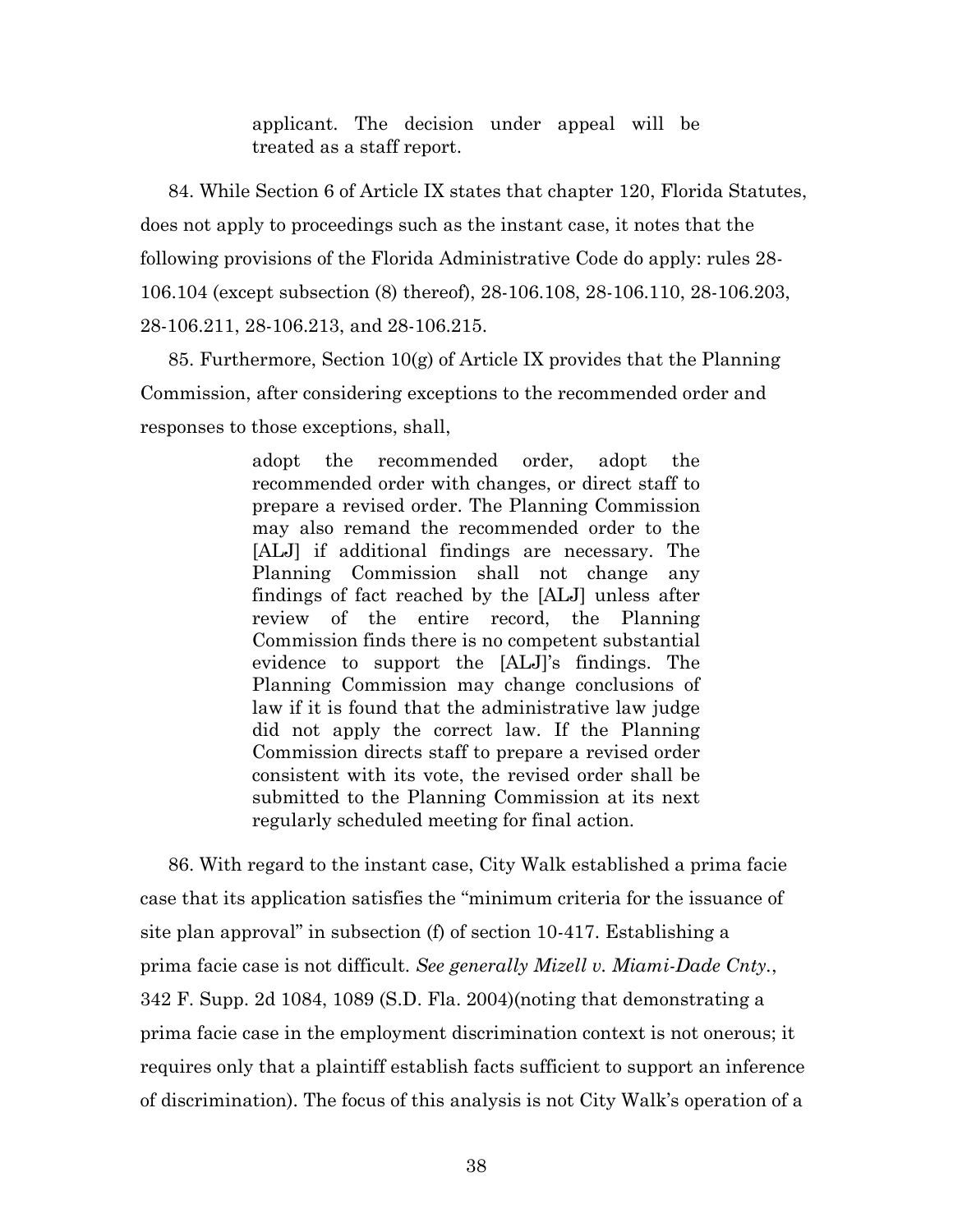low barrier shelter from November 2020 through the end of January 2021. Instead, the focus is on whether City Walk can operate a TRF that satisfies the criteria in section 10-417. In the instant case, City Walk has operated a TRF since February 1, 2021, that satisfies that minimum criteria.

87. Accordingly, the burden of proof then shifted to the City to demonstrate by a preponderance of the evidence that the DRC correctly denied the application. *See generally Young v. Dep't of Cmty. Aff.*, 625 So. 2d 831, 833-34 (Fla. 1993)(stating that "[h]aving determined that the proceeding before the Commission is a de novo hearing, we now turn to the placement of the burdens in such a proceeding. The general rule is that, apart from statute, the burden of proof is on the party asserting the affirmative of an issue before an administrative tribunal."); § 120.57(1)(j), Florida Statutes (2021)(providing that "[f]indings of fact shall be based upon a preponderance of the evidence, except in penal or licensure disciplinary proceedings or except as otherwise provided by statute, and shall be based exclusively on the evidence of record and on matters officially recognized.").

88. The City argued that the Mahan facility does not satisfy section  $10-417(f)(2)$  and amounts to a private nuisance because it acts as a magnet drawing homeless people to the area. However, the City did not carry its burden of proof on this point because homeless encampments have existed in the nearby area for many years. Also, the call for service data from TPD was inconclusive as to whether overall crime in the pertinent area has been trending upward since January 1, 2021, and failed to demonstrate that residents of the Mahan facility were the cause of any crimes. In addition, there was conflicting testimony from residents and business owners on whether the problems caused by City Walk's operation of a low barrier shelter persisted after the transition to TRF operations. For the same reasons, the City failed to prove that the City Walk application fails to satisfy section 10-417(f)(7) by changing the character of the surrounding area or unreasonably adversely impacting existing uses of the area.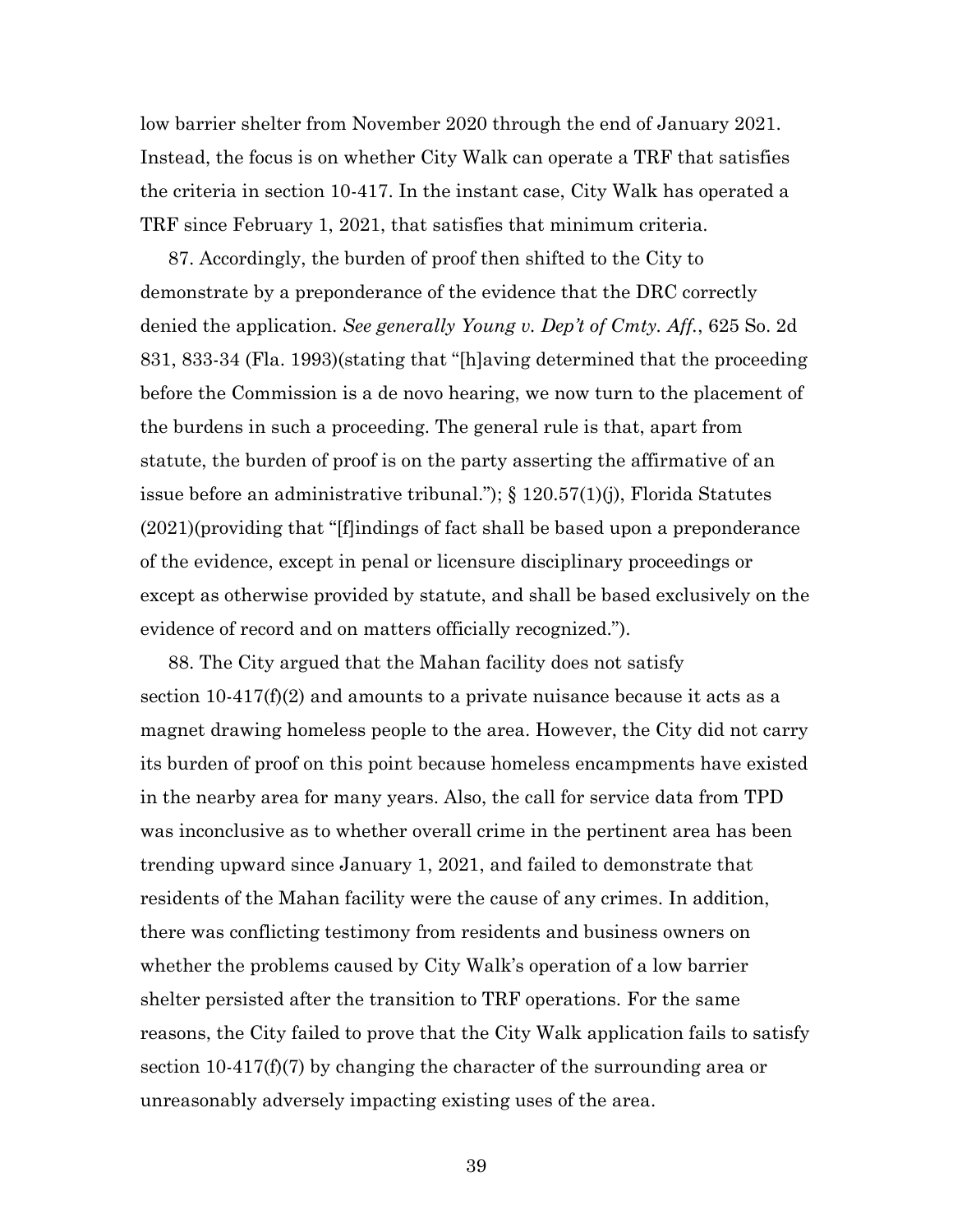89. The City also failed to carry its burden of demonstrating that City Walk's security plan is inadequate. Nevertheless, the concerns of residents can be addressed through a conditional approval of City Walk's application.

#### RECOMMENDATION

Based on the foregoing Findings of Fact and Conclusions of Law, it is RECOMMENDED that the City of Tallahassee grant the City Walk-Urban Mission, Inc.'s application to operate a transitional residential facility, pursuant to section 10-417 of the Tallahassee Land Development Code, at the property located at 1709 Mahan Drive, Tallahassee, Florida, with the following conditions: (a) maintain current security protocols which must include camera surveillance monitored in real time with dedicated staff patrolling the grounds; (b) no resident discharges between the hours of midnight and 7:00 a.m.; (c) if there is an urgent need that requires discharge of a resident between the hours of midnight and 7:00 a.m., then City Walk shall obtain the assistance of law enforcement or private security; (d) vigorous enforcement of City Walk's existing prohibitions against panhandling, loitering, traveling through certain neighborhoods, and patronizing certain businesses; (e) no acceptance of anyone who has been convicted of a sex-related offense; (f) no admission of anyone who is prohibited by statute from residing at 1709 Mahan Drive due to the proximity of schools and daycare facilities; (g) capping the number of full-time residents at 64; (h) no provision of basic necessities such as food and clothing to anyone who is not a resident; (i) maintenance of a resident log in order to assist with ascertaining residents' whereabouts; and (j) implementation of random and routine checks for contraband in the residents' rooms.